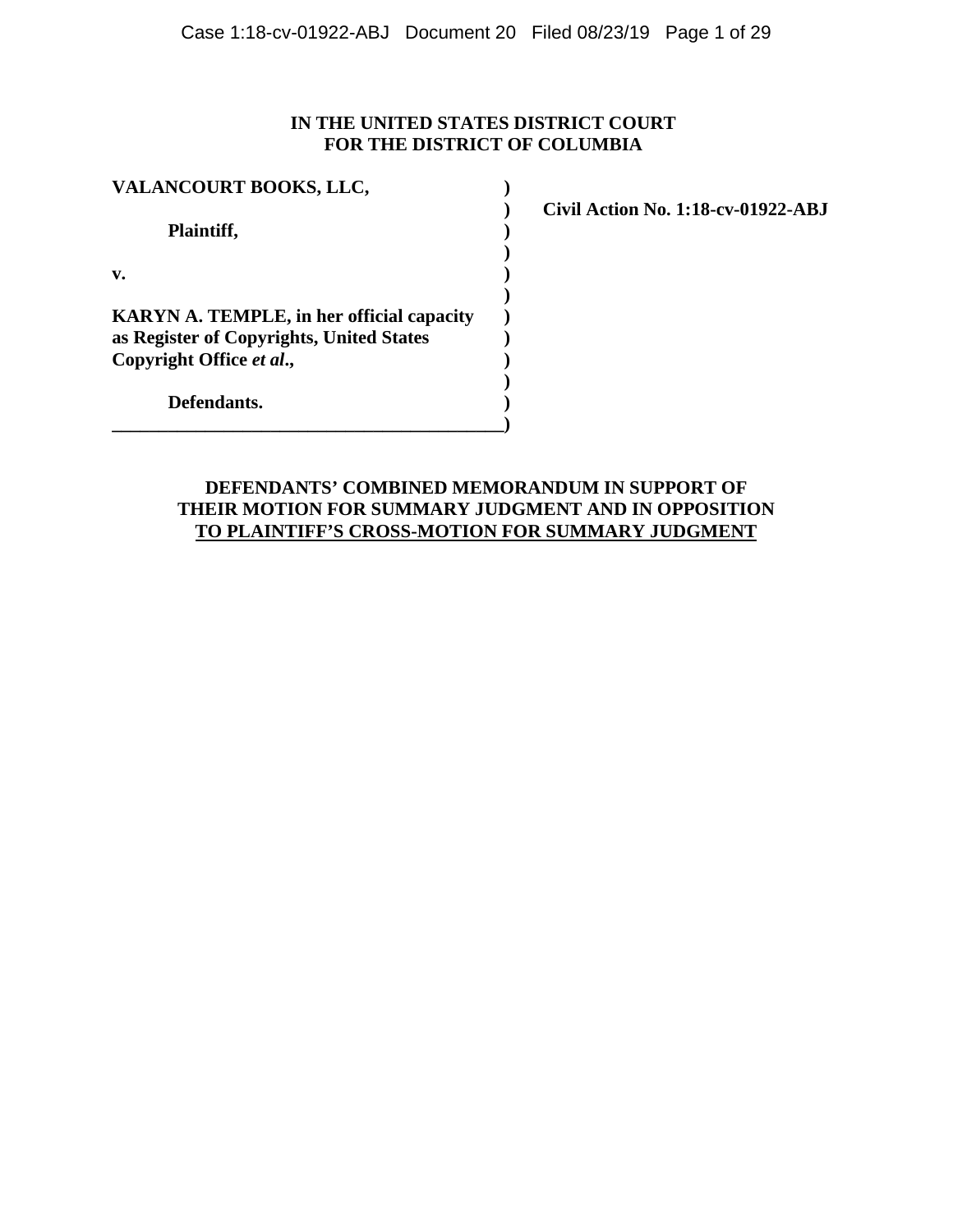# **TABLE OF CONTENTS**

| I.  |           | The Deposit Provision in 17 U.S.C. § 407 Is Consistent With the Takings Clause                                                                                                                                      |
|-----|-----------|---------------------------------------------------------------------------------------------------------------------------------------------------------------------------------------------------------------------|
|     | A.        | Because the Deposit Provision Forms Part of a Comprehensive Statutory<br>Framework Establishing Conditions in Exchange for a Voluntarily-Sought<br>Government Benefit, the Provision Is Consistent With the Takings |
|     | <b>B.</b> | Plaintiff Has Taken Voluntary Action to Receive the Benefits Bestowed by<br>Federal Copyright Law, and Has Declined to Take Action to Opt Out of                                                                    |
|     |           | 1.<br>Plaintiff Has Taken Affirmative Steps to Avail Itself of the Benefits of                                                                                                                                      |
|     |           | Plaintiff Has Declined to Opt Out of Participation in the Statutory<br>2.                                                                                                                                           |
| II. |           | The Deposit Requirement Is Consistent With the First Amendment 18                                                                                                                                                   |
|     | A.        | The Deposit Requirement Does Not Place an Unconstitutional Restriction                                                                                                                                              |
|     |           | 1.<br>The Deposit Requirement Does Not Implicate Any First Amendment                                                                                                                                                |
|     |           | 2.<br>In the Alternative, the Deposit Requirement Satisfies                                                                                                                                                         |
|     | <b>B.</b> |                                                                                                                                                                                                                     |
|     |           |                                                                                                                                                                                                                     |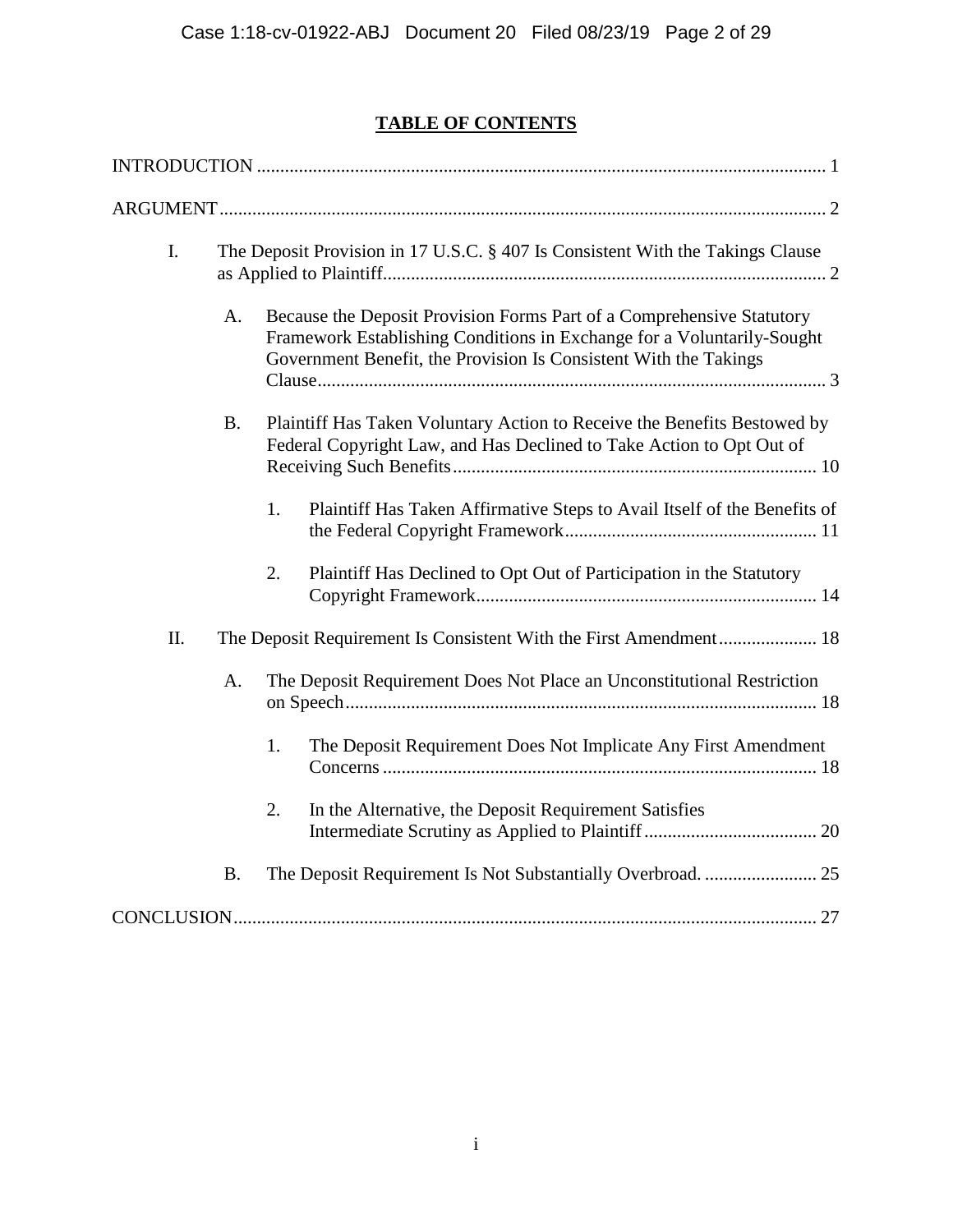### **INTRODUCTION**

When Congress creates statutory benefits not bestowed at common law, it preserves significant discretion to prescribe conditions on the enjoyment of those benefits. And if an entity takes voluntary action to receive such legislatively-created benefits, and declines to take available action to opt out of its receipt, then it must satisfy those conditions in exchange for receiving them. Here, in exchange for the array of benefits that Congress grants to owners of copyright, book publishers that willingly participate in the federal copyright framework must deposit two copies of published books with the Library of Congress. This requirement originated with the First Congress and was signed into law by President Washington. Though amended repeatedly, it has formed part of American law for over two hundred years. As part of that extensive history, this provision was long ago recognized as valid by the Supreme Court, which held that "when the legislature are about to vest an exclusive right in an author... they have the power to prescribe the conditions on which such a right shall be enjoyed." *Wheaton v. Peters*, 33 U.S. (8 Pet.) 591, 663-64 (1834).

Plaintiff has asked this Court to be the first to strike down this longstanding aspect of American copyright law, and a vital element of the establishment of a national library, but its arguments are unavailing. A premise underlying many of Plaintiff's arguments is that Plaintiff does not seek the benefits of copyright protection, and that the burdens of the deposit requirement are chilling its First Amendment activity in the form of publication of books. If Plaintiff wishes to forfeit the protections of copyright and avoid the deposit requirement, it can do so now and end this litigation. Given Plaintiff's evident unwillingness to do so, its suggestion that the copyright scheme is an unwanted burden ring hollow.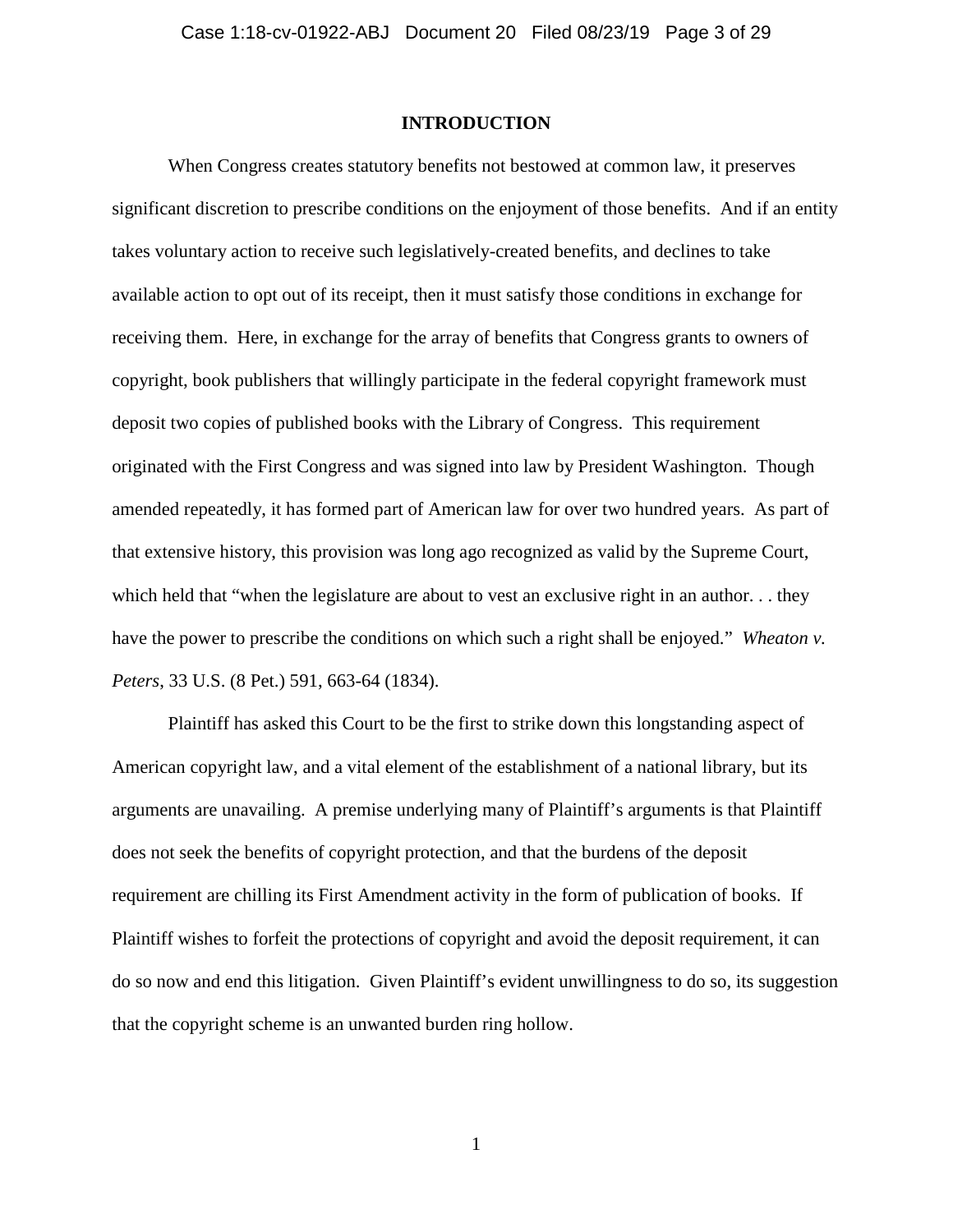### Case 1:18-cv-01922-ABJ Document 20 Filed 08/23/19 Page 4 of 29

Plaintiff specifically contends that as applied to it, this provision effects an unlawful taking. As explained in Defendants' opening brief, and as demonstrated below, Plaintiff has taken affirmative steps to avail itself of the benefits of federal copyright protection, and has chosen not to opt out of receiving these benefits. Its participation in this voluntary exchange does not raise any takings issues. Additionally, Plaintiff argues that the deposit provision constitutes a content-based restriction on speech, and that it is substantially overbroad. Because the requirement is a cost attendant to the receipt of statutory copyright protection, rather than any mandatory requirement associated with First Amendment activity, this contention fails for substantially the same reasons Plaintiff's Fifth Amendment claims fail. But in any event, the provision is content-neutral, and Plaintiff has failed to demonstrate that the provision restricts or chills its own First Amendment interests, or the interests of third parties not before the Court. Defendants therefore respectfully request that the Court enter summary judgment in their favor.

#### **ARGUMENT**

# **I. The Deposit Provision in 17 U.S.C. § 407 Is Consistent with the Takings Clause as Applied to Plaintiff.**

As explained previously, Plaintiff's takings claim has no merit because the deposit requirement is a longstanding condition on the provision of a voluntarily-sought government benefit. It thus does not constitute a taking without just compensation. Mem. in Supp. of Def. Mot. for Summ. J. at 12-24, ECF No. 17-1 ("Def. Mem."). Plaintiff challenges this conclusion on a number of grounds, including its disagreement with the Ninth Circuit's decision in *Ladd v. Law & Technology Press*, 762 F.2d 809 (9th Cir. 1985), and its belief that it has not taken any voluntary action to avail itself of copyright production, despite its stipulation to the contrary. *See*  Mem. in Opp. to Def. Mem. and in Supp. of Pl. Cross-Mot. for Summ. J., ECF No. 18-1 ("Pl. Opp."). As will be explained in more detail below, none of these arguments has merit.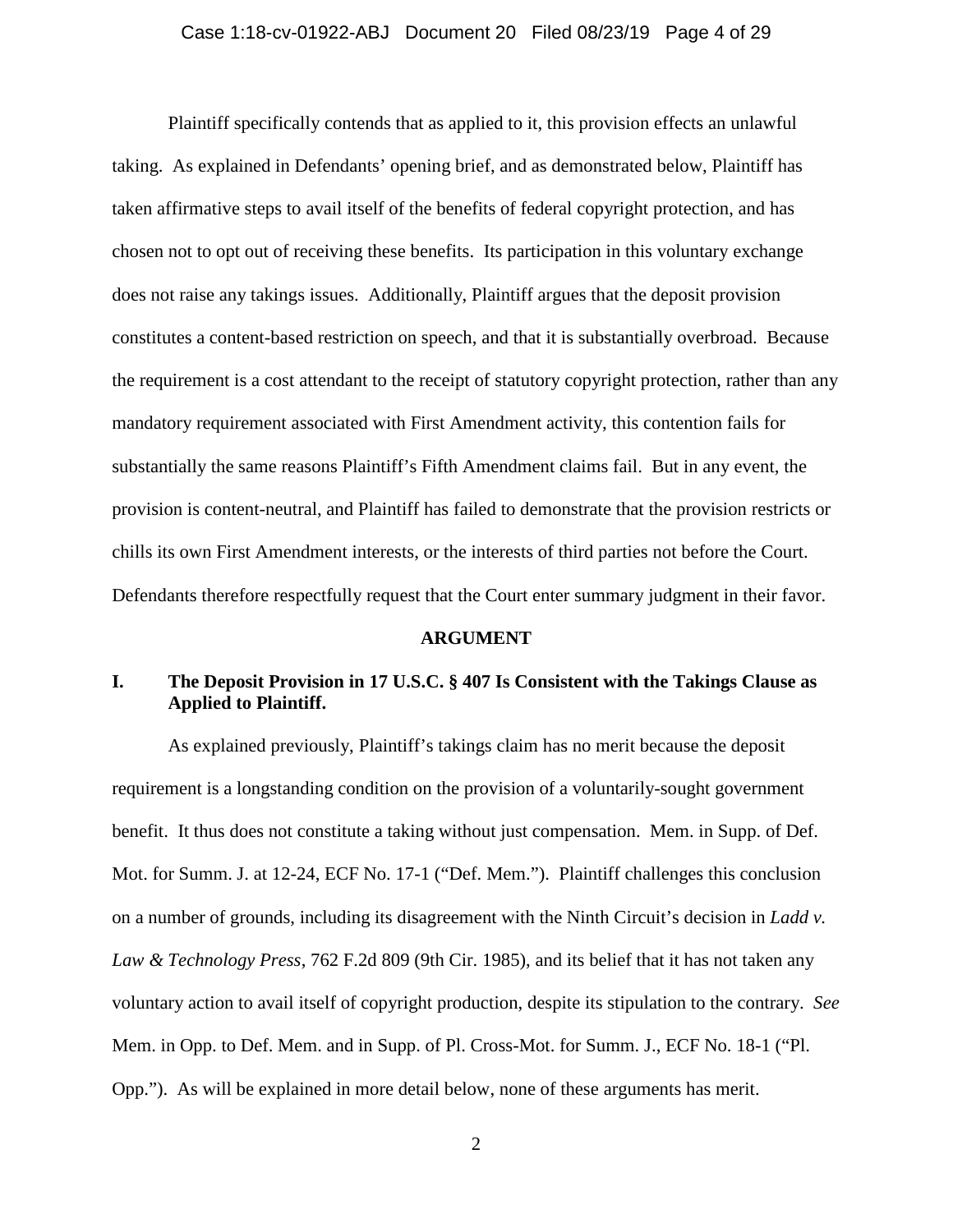### **A. Because the Deposit Provision Forms Part of a Comprehensive Statutory Framework Establishing Conditions in Exchange for a Voluntarily-Sought Government Benefit, the Provision Is Consistent With the Takings Clause.**

The Supreme Court has long recognized that copyright protection provides a statutory benefit that would not otherwise exist at common law and as such, Congress may "prescribe the conditions on which such right shall be enjoyed." *Wheaton*, 33 U.S. at 663. In upholding the version of the deposit requirement contained in the earliest federal copyright statute, the court explained that the right to copyright protection "does not exist at common law" but instead originated "under the acts of congress." *Id*. Consequently, "[n]o one can deny that when the legislature are about to vest an exclusive right in an author or an inventor, they have the power to prescribe the conditions on which such right shall be enjoyed; and that no one can avail himself of such right who does not substantially comply with the requisitions of the law." *Id*. at 663-64. The deposit requirement constitutes one of these conditions on the bestowal of a valuable statutory right—one that has existed in some form since the first Congress in 1790. *See* Def. Mem. at 13; *see also Burrow-Giles Lithographic Co. v. Sarony*, 111 U.S. 53, 57 (1884) ("[W]hen it is remembered that the rights thus established have not been disputed during a period of nearly a century, it is almost conclusive.").

Far from overruling this Supreme Court precedent, modern cases have reaffirmed the principles underlying the Court's decision in *Wheaton*. In *Ruckelshaus v. Monsanto Company*, 467 U.S. 986 (1984), the Supreme Court held that Congress may condition the provision of a voluntarily-sought government benefit on the furnishing of certain private property if that condition rationally relates to a legitimate government interest. *Id*. at 1004-08. The Court rejected a challenge to a comprehensive regulatory statute mandating that companies provide certain trade secrets to a federal agency in exchange for the ability to receive the economic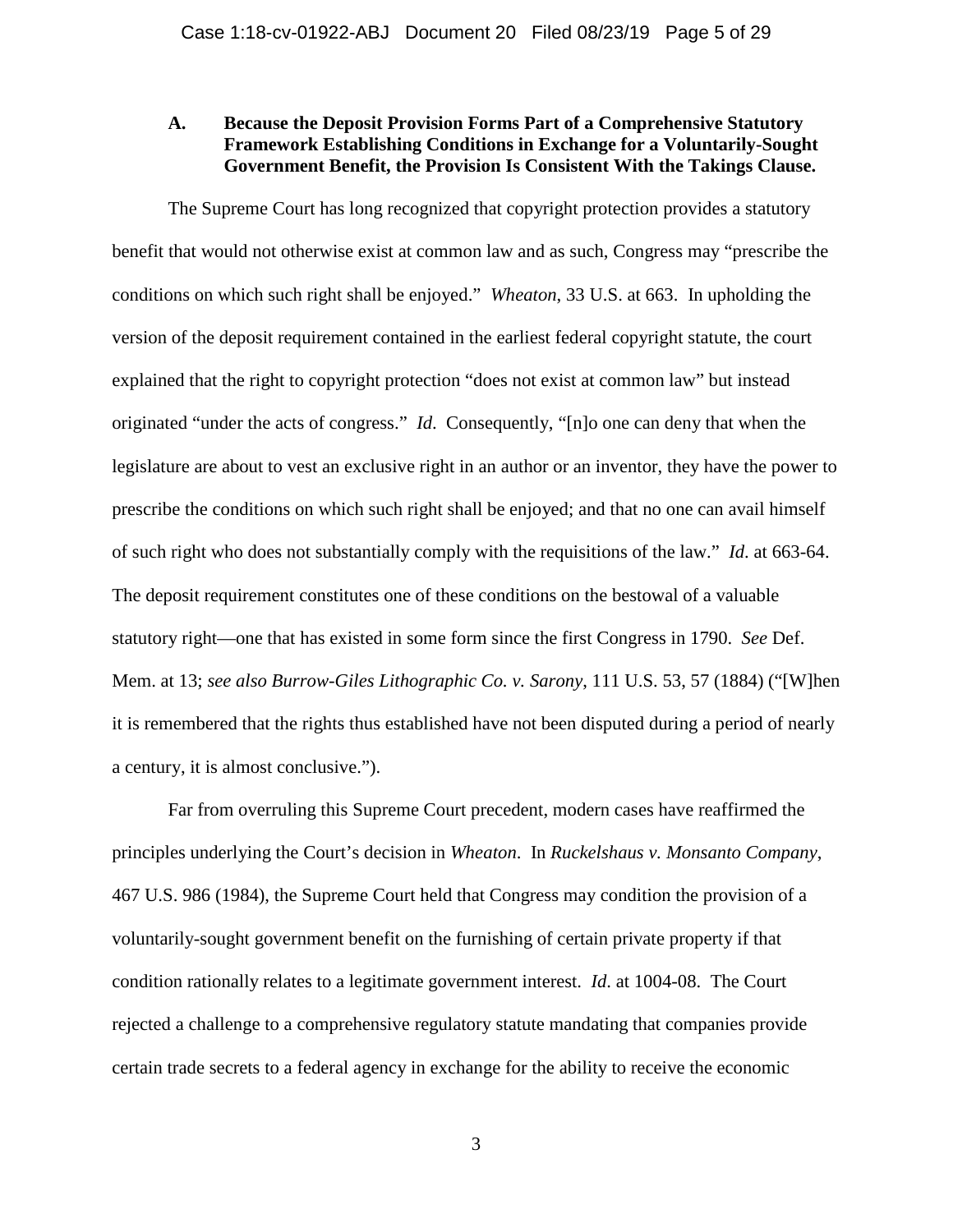### Case 1:18-cv-01922-ABJ Document 20 Filed 08/23/19 Page 6 of 29

benefits of registering certain pesticides for sale in interstate commerce. It concluded that "as long as Monsanto is aware of the conditions under which the data are submitted, and the conditions are rationally related to a legitimate Government interest, a voluntary submission of data by an applicant in exchange for the economic advantages of a registration can hardly be called a taking." *Id*. at 1007 (citations omitted). Similarly, here, Congress has enacted a comprehensive statutory framework to govern the receipt of copyright protection, and the furnishing of certain personal property (two copies of a copyrighted work) is part of the exchange for that voluntarily-obtained government benefit.

For this very reason, the Ninth Circuit previously rejected a takings claim that, like Plaintiff's, was asserted by a book publisher seeking to invalidate the deposit requirement following a statutory amendment. *Ladd*, 762 F.2d at 812-15. Citing *Wheaton* and *Monsanto*, the Ninth Circuit explained that "Congress indubitably can place conditions on the grant of a statutory benefit" such as copyright protection. *Id*. at 813. The court agreed with the government's argument that the deposit requirement "is not a taking" but "a condition which Congress may legitimately attach to the grant of a benefit." *Id*. Therefore, as here, "[b]y voluntarily choosing to avail itself of the benefit," the publisher in *Ladd* "ha[d] accepted the condition of deposit." *Id*. The court also determined that the deposit provision is rationally related to the statutory benefit of copyright protection because "[t]he Copyright Clause grants copyright protection for the purpose of promoting the public interest in the arts and sciences," and "[c]onditioning copyrights on a contribution to the Library of Congress furthers this overall purpose." *Id*. at 814.

Plaintiff disagrees with the result reached by the Supreme Court and the Ninth Circuit, arguing that the deposit requirement is not "a condition placed on a government benefit," for two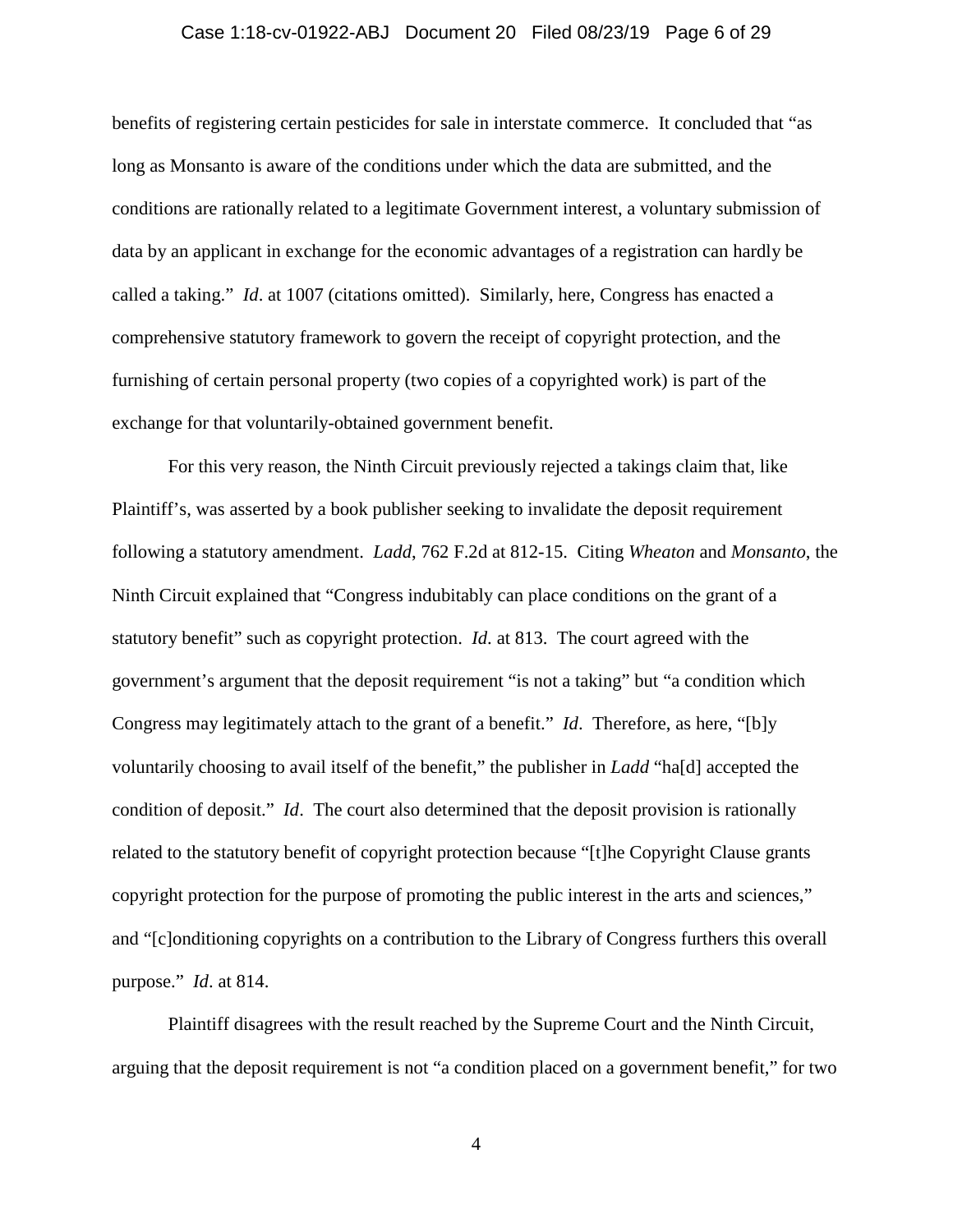#### Case 1:18-cv-01922-ABJ Document 20 Filed 08/23/19 Page 7 of 29

main reasons. First, Plaintiff argues that *Ladd* is inapposite to the present situation because "[m]odern copyright law does not condition the enjoyment of copyright protection on any voluntary act by anyone." Pl. Opp. at 15. Second, Plaintiff argues that the Supreme Court's decision in *Horne v. Department of Agriculture*, 135 S. Ct. 2419 (2015), requires a different result from that reached by the Ninth Circuit in *Ladd*. Pl. Opp. at 13. But Plaintiff fails to demonstrate how the evolution of modern copyright law or the decision by Congress to amend the Copyright Act in compliance with the Berne Convention requires a different outcome here than that reached by the Supreme Court in *Wheaton* or the Ninth Circuit in *Ladd*.

Under modern copyright law, the copyright holder remains confronted with the quid pro quo that the Supreme Court blessed in *Wheaton*: either choose to deposit copies with the Library and enjoy the protection of copyright or divest oneself of the copyright interest and thereby forego the protection of the statutory framework along with the accompanying obligation to deposit. The Ninth Circuit in *Ladd* already had to grapple with express statutory language in the Copyright Act providing that "[n]either the deposit requirements of this subsection nor the acquisition provisions of subsection (e) are conditions of copyright protection." 762 F.2d at 814. Nevertheless, the court held that the constitutional analysis is not altered by the fact that the deposit provision "by its own terms is no longer a condition of copyright," "in the sense that a copyright cannot be forfeited by failure to deposit the work." *Id*.; *see also* Def. Mem. at 16-17. The Ninth Circuit recognized that Congress had altered the penalty from copyright forfeiture to a fine not to change the fundamental nature of the copyright framework, but instead to improve the effectiveness of the deposit requirement given that the prospect of "[a] realistic fine," together with other statutory incentives, "seems likely to produce a *more effective* deposit system." *Ladd*, 762 F.2d at 813 (quoting H.R. Rep. No. 94-1476, at 150 (1976)) (emphasis added); *see also* S.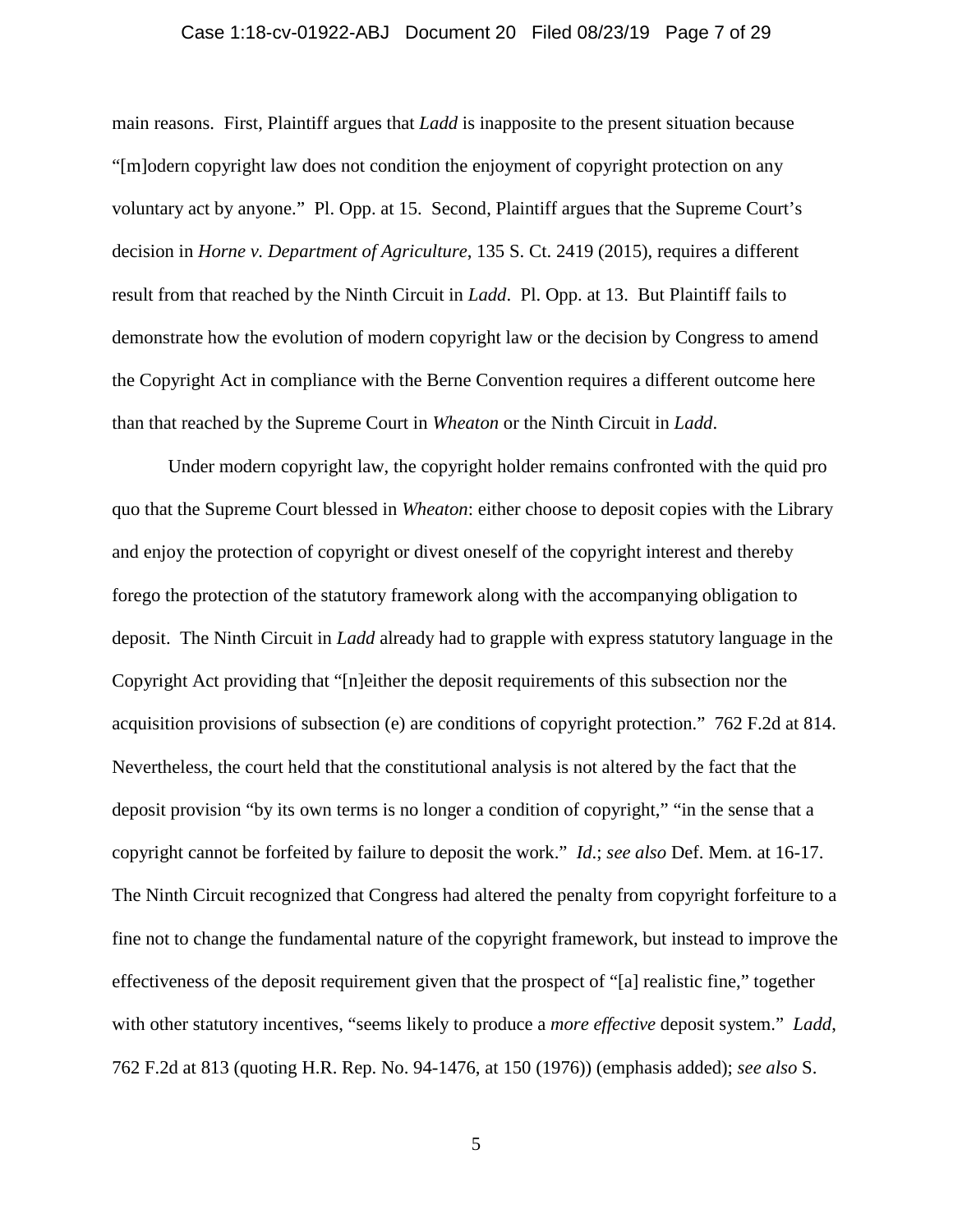#### Case 1:18-cv-01922-ABJ Document 20 Filed 08/23/19 Page 8 of 29

Rep. No. 100-352, at 45 (1988) ("[A]lthough deposit is not a condition of copyright protection, it is, in a sense, an element of the 'quid pro quo' paid by authors and copyright owners for the benefits they enjoy as copyright proprietors."), *reprinted in* 1988 U.S.C.C.A.N. 3706, 3742.

The only relevant difference between the version of 17 U.S.C. § 407 upheld in *Ladd* and the current version is that the latter no longer applies only where copyright owners include a notice of copyright. But as explained previously, this amendment—part of the relaxation of formality requirements that was achieved by the 1988 Berne Amendments—does not alter the fundamental nature of the federal copyright framework. Def. Mem. at 17-18. Congress made clear that "[t]he elimination of copyright notice as a factor in subjecting works to mandatory deposit has no constitutional significance" because it "remains true that only those works published in the United States in which copyright is claimed are subject to mandatory deposit." H.R. Rep. No. 100-609, at 44 (Ex. 1 to Def. Mem.). Though forfeiture no longer occurs by operation of statute if the copyright holder declines to deposit, the deposit provision remains a condition attached to the benefit of the enjoyment of the statutory benefit of copyright protection. The modification of the copyright-notice framework thus does not change the fundamental balance of the federal copyright framework. *See also Kahle v. Ashcroft*, No. C-04-1127 MMC, 2004 WL 2663157, at \*16-18 (N.D. Cal. Nov. 19, 2004) (rejecting allegation that recent amendments to Copyright Act, including amendment of deposit provision, had altered the traditional contours of copyright protection), *aff'd*, 487 F.3d 697 (9th Cir. 2007). Consequently, Plaintiff's argument that *Ladd* is no longer apposite because of the 1988 Berne Amendments is not persuasive. Pl. Opp. at  $14-15$  $14-15$ .<sup>1</sup>

<span id="page-7-0"></span> $<sup>1</sup>$  Plaintiff's brief also advances two inaccurate contentions about the 1988 Berne Amendments.</sup> First, Plaintiff mistakenly states that it is a result of the Berne Convention that "copyright no longer hinges on registration." Pl. Opp. at 8. The 1976 Copyright Act created the current system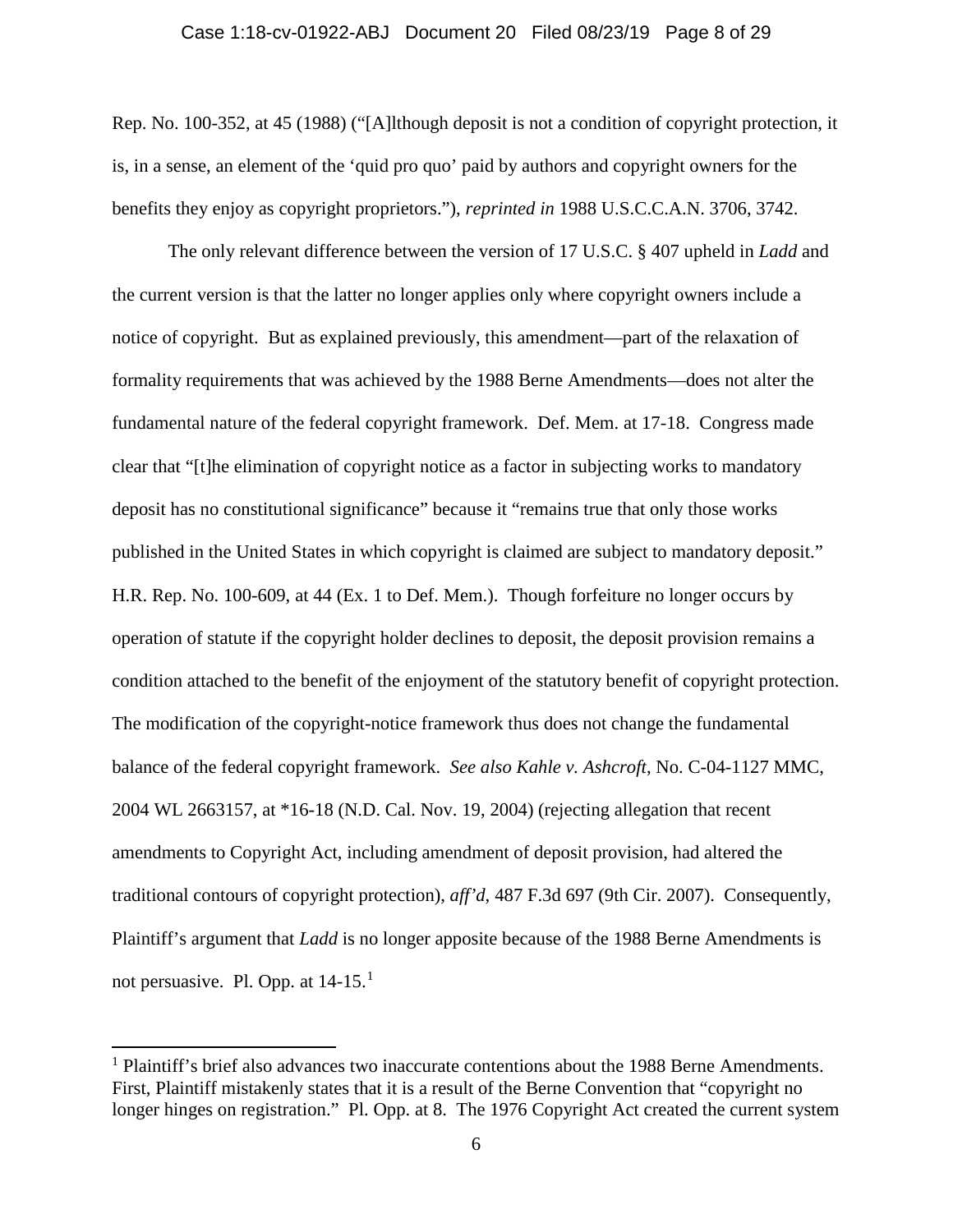Plaintiff repeatedly suggests that the deposit requirement is not a condition placed on a government benefit because copyright offers no benefit unless the owner registers the copyrighted work. *See, e.g*., Pl. Opp. at 23 (describing the "'benefit' Plaintiff actually derives from copyright" as "effectively nonexistent"); *see also id*. at 5. But this is factually incorrect. Copyright ownership consists of a bundle of exclusive rights that empower the copyright owner to exclude others from certain uses of its work, *see* 17 U.S.C. § 106; as Plaintiff itself acknowledges, these rights begin at the point of creation, *id*. § 102(a), as a product of the Copyright Act. *See Wheaton*, 33 U.S. at 661 ("Congress, then, by [the Copyright Act of 1790], instead of sanctioning an existing right, as contended for, created it."). Even absent registration, copyright owners such as Plaintiff possess a number of benefits because of the existence of federal copyright protection. For example, the anti-circumvention protection measures in 17 U.S.C. § 1201 are available to copyright owners regardless of whether they have registered their copyrights, as is criminal copyright protection. *See id*. § 506. [2](#page-8-0) Although registration of a copyright may provide additional benefits for U.S. works, such as the right to initiate litigation for violations of the copyright owner's exclusive rights, the existence and benefits of copyright

in which copyright exists at the moment a work is created and fixed in tangible form. *See* H.R. Rep. No. 100-609, at 40-41 (explaining that with one minor exception, under then-current (1988) law, registration was "permissive" rather than mandatory in order to receive copyright protection). Second, Plaintiff incorrectly alleges that the deposit provision is inconsistent with the Berne Convention. Pl. Opp. at 17 n.5. As Congress explained, the deposit provision is not a formal barrier to copyright protection because "noncompliance with the mandatory deposit requirement does not result in the forfeiture of any copyright protection," and is thus compatible with the Convention. H.R. Rep. No. 100-609, at 44.

<span id="page-8-0"></span><sup>&</sup>lt;sup>2</sup> Similarly, the "notice-and-takedown" provisions allowing for removal of unauthorized copyrighted material online are not limited to registered works. *See id.* § 512(c). Moreover, Plaintiff could seek remedies for copyright infringement by registering its works now, even if the infringement had occurred prior to registration, as long as the relevant statute of limitations has not expired.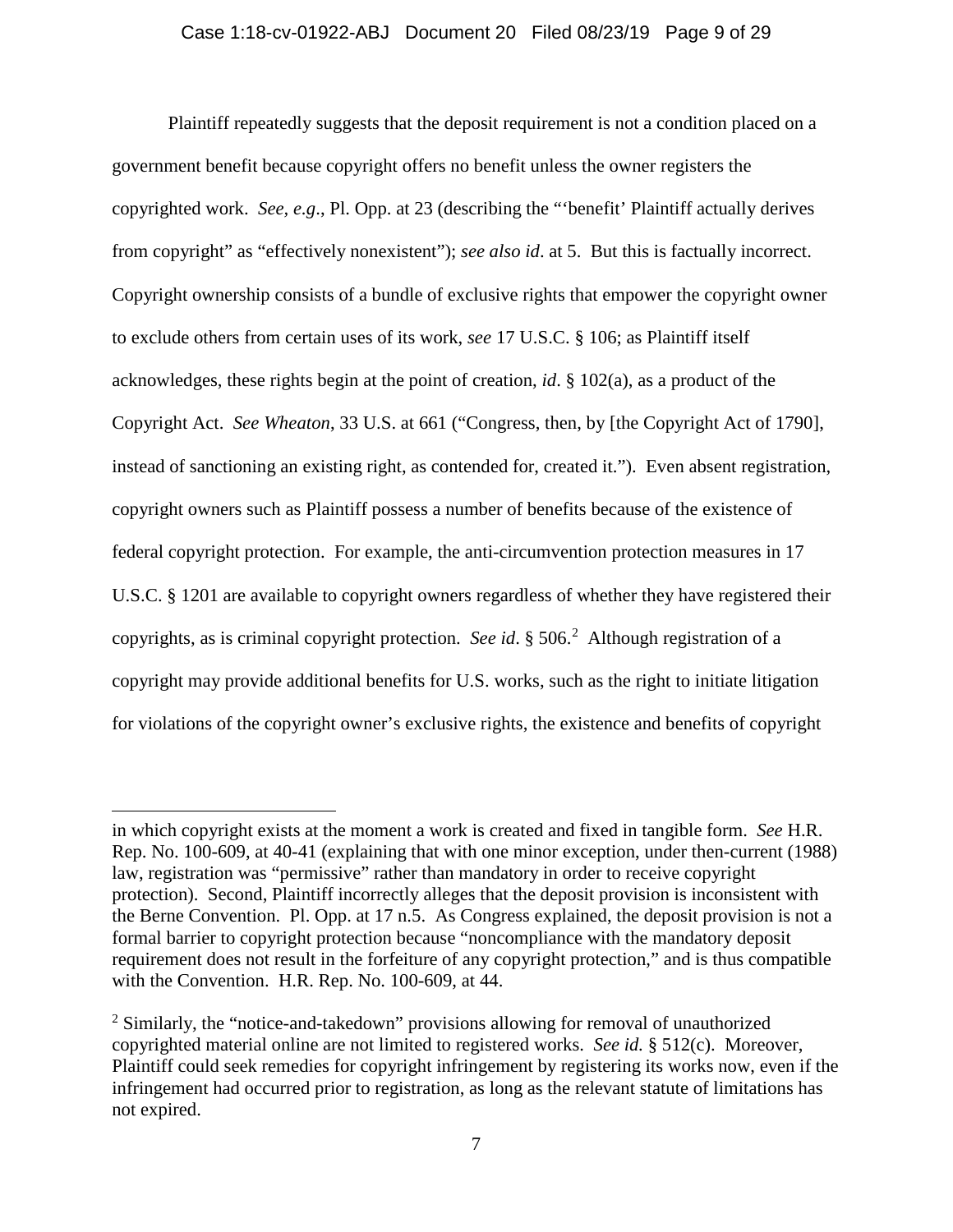### Case 1:18-cv-01922-ABJ Document 20 Filed 08/23/19 Page 10 of 29

belong to the copyright holder even absent registration. After all, potential infringers do not necessarily know that a copyright has not been registered, such that the mere act of noticing a work as containing copyrighted material may carry a deterrent effect even absent registration.

Additionally, Plaintiff's reliance on the Supreme Court's decision in *Horne* is misplaced. *See* Def. Mem. at 23-24. *Horne* invalidated the provisions of the Agricultural Marking Agreement Act that required raisin farmers to set aside a percentage of their crop in order to increase the market price of raisins precisely because the Court did not consider it to be the kind of "voluntary exchange" at issue here. 135 S. Ct. at 2430; *see id*. at 2430-31 ("Selling produce in interstate commerce, although certainly subject to reasonable government regulation, is . . . not a special governmental benefit that the Government may hold hostage, to be ransomed by the waiver of constitutional protection."). The Court specifically distinguished *Monsanto* on the grounds that "as a condition to receiving a permit to sell [their] products," the *Monsanto* plaintiffs had "received a 'valuable Government benefit' in exchange." *Id*. at 2430 (quoting *Monsanto*, 476 U.S. at 1007). As explained in Defendants' opening brief and below, Plaintiff has taken voluntary action to avail itself of the statutory benefits of copyright protection. *See* Def. Mem. at 19-22; *infra* I.B. Plaintiff may thus be "require[d]" to provide certain personal property "in which [it] ha[s] a property interest" in exchange for the "valuable Government benefit" vested in copyright holders. *Horne*, 135 S. Ct. at 2430.

Moreover, contrary to Plaintiff's representation, *Horne* did not limit *Monsanto*'s holding to cases in which the government benefit at issue authorized actions "that would otherwise be illegal." Pl. Opp. at 16. Rather, *Horne* stated that the *Monsanto* plaintiffs "were not subjected to a taking because they [had] received a 'valuable Government benefit' in exchange" for providing information in which they had a property right. 135 S. Ct. at 2430 (citation omitted). Though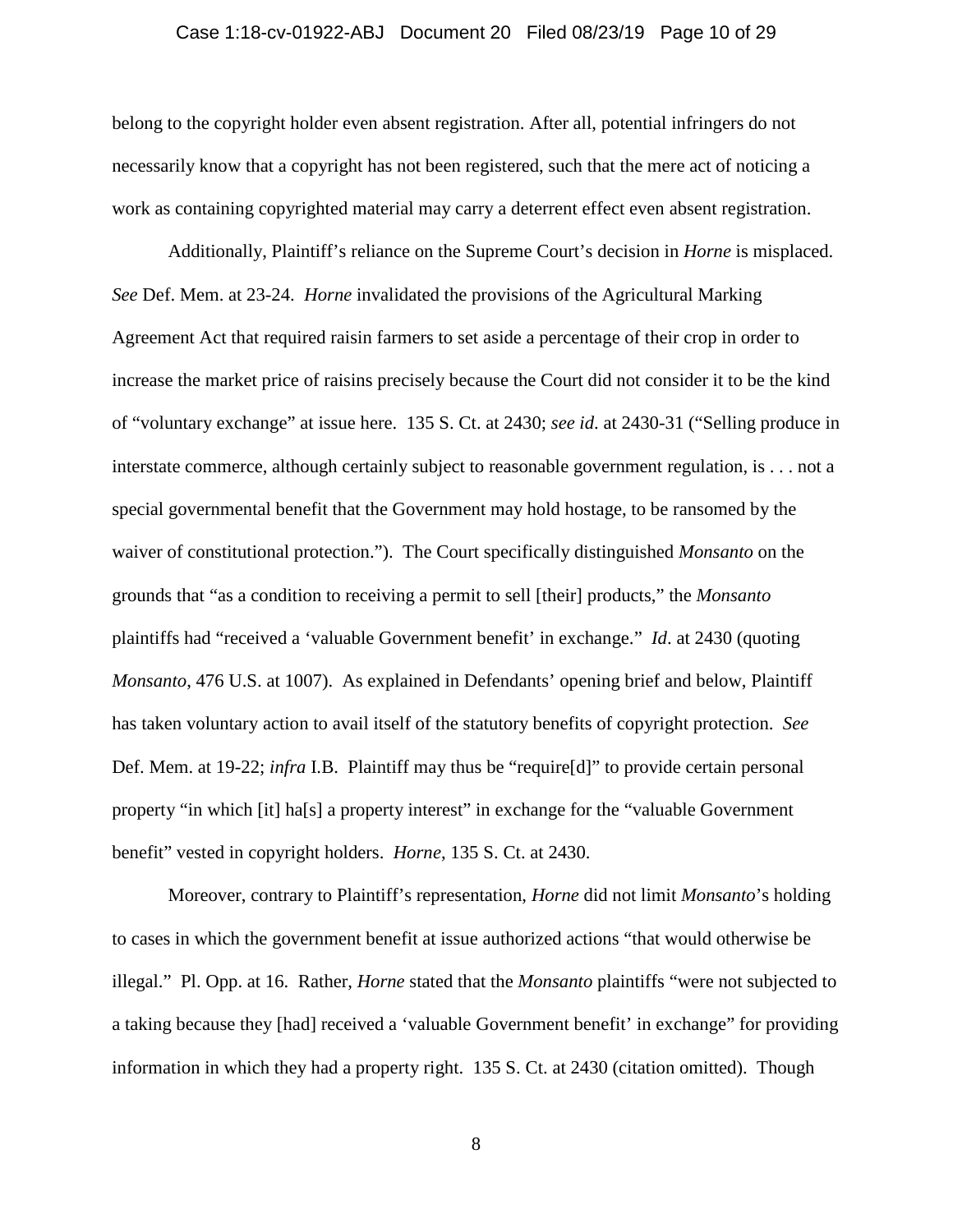### Case 1:18-cv-01922-ABJ Document 20 Filed 08/23/19 Page 11 of 29

*Horne* described the specific permit at issue in *Monsanto* as involving "dangerous chemicals," *id*., it did not limit *Monsanto*'s holding to cases involving such substances, any more than it limited *Monsanto*'s holding to cases involving the Environmental Protection Agency (the defendant-agency in that case). Rather, *Horne* distinguished *Monsanto* on the grounds that a "valuable Government benefit" had been bestowed as part of a "voluntary exchange" in that case. *Id*.; *see also Philip Morris, Inc. v. Reilly*, 312 F.3d 24, 46 (1st Cir. 2002) (recognizing that *Monsanto*'s "holding depended on the fact that Monsanto submitted its data in exchange for a valuable government benefit: a registration"); *Southeast Ark. Hospice, Inc. v. Burwell*, 815 F.3d 448, 450 (8th Cir. 2016) (rejecting takings claim by operator of hospice care facilities who "voluntarily chose to participate in the Medicare hospice program" and distinguishing *Horne*), *cert. denied*, 137 S. Ct. 114 (2016). Because a valuable governmental benefit has been bestowed here as part of a voluntary statutory exchange, *Monsanto* controls the outcome of this case.<sup>[3](#page-10-0)</sup>

Nor is Plaintiff persuasive in its attempt to conflate the statutory copyright framework here with the Agricultural Marking Agreement Act scheme struck down in *Horne*. Pl. Opp. at 17. By contrast with the factual circumstances here, the raisin penalty in *Horne* was involuntary. *Horne* specifically rejected the notion that "raisin growers voluntarily choose to participate in the raisin market," reasoning that "[s]elling produce in interstate commerce" was a "basic and familiar use[] of property." 135 S. Ct. at 2430; *see also id*. (describing renting property or building on property as other such familiar uses). By contrast to participation in the agricultural market, however, the Supreme Court has long emphasized that the limited monopoly rights of copyright protection are a statutory benefit rather than a common-law right, *see, e.g., Wheaton*,

<span id="page-10-0"></span> $3$  As explained previously, Plaintiff has asserted no challenge to the registration deposit requirement in 17 U.S.C. § 408. Def. Mem. at 10 n.6. Indeed, Plaintiff has conceded that the registration deposit requirement is constitutional under *Horne* and *Monsanto*. Pl. Opp. at 23.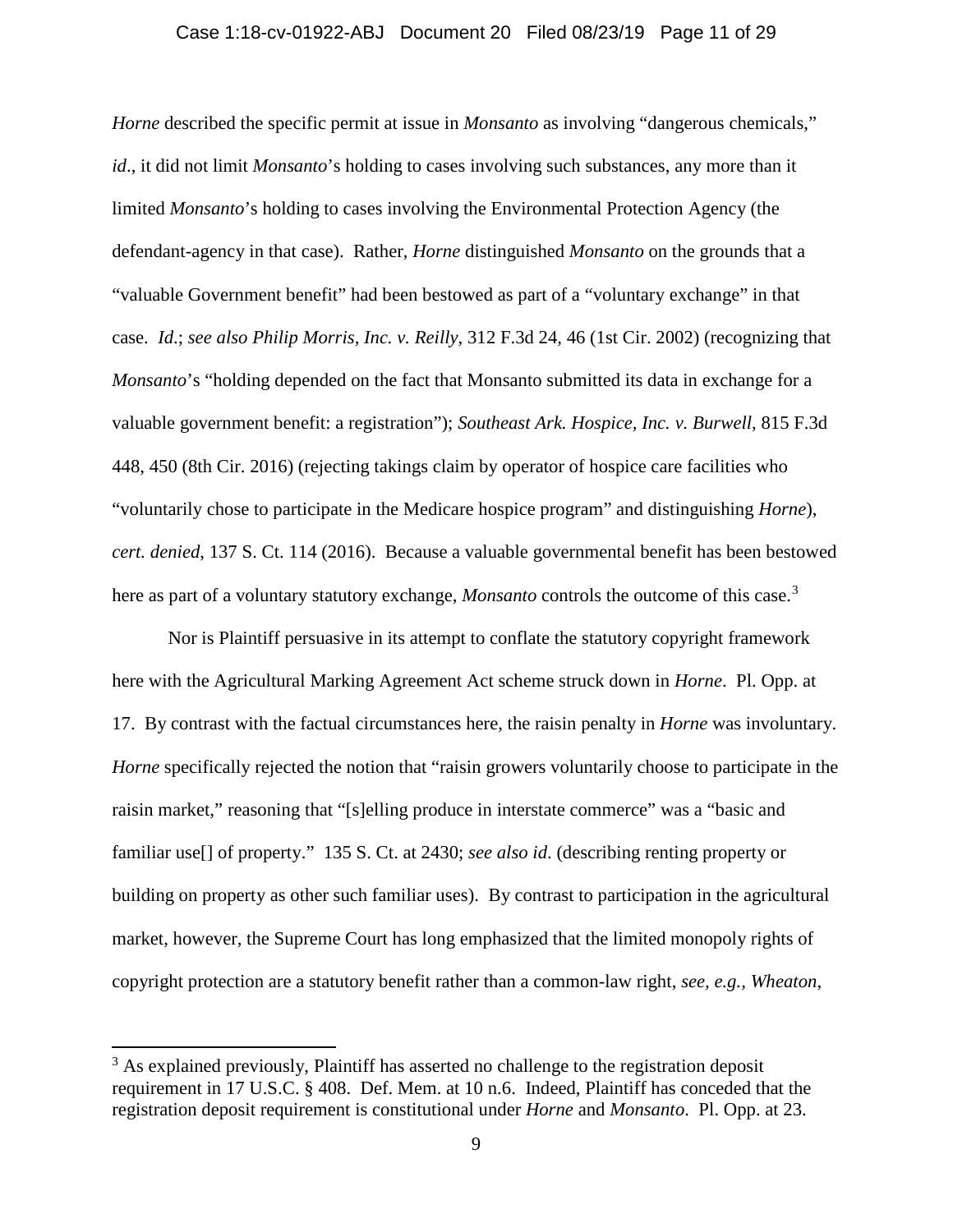#### Case 1:18-cv-01922-ABJ Document 20 Filed 08/23/19 Page 12 of 29

33 U.S. at 657; thus, publishers may participate in the market for published books without enjoying the benefits of copyright protection. Plaintiff has taken voluntary action to receive the limited monopoly rights bestowed by the federal copyright framework and has declined to take action to opt out of the receipt of those benefits. *See infra* I.B. Congress may thus condition Plaintiff's receipt of these limited monopoly rights on compliance with the deposit provision.

# **B. Plaintiff Has Taken Voluntary Action to Receive the Benefits Bestowed by Federal Copyright Law, and Has Declined to Take Action to Opt Out of Receiving Such Benefits.**

*Monsanto* held that the furnishing of certain personal property may form part of a voluntary exchange for receiving a valuable governmental benefit. 467 U.S. at 1004-08. Here, as explained previously and as demonstrated by the undisputed facts in this case, Plaintiff has taken voluntary, affirmative steps to avail itself of the statutory benefits vested in copyright holders by Congress. Def. Mem. at 19-22. Plaintiff's obligation to deposit copies results from its voluntary decision to obtain the benefits associated with copyright protection by means of an affirmative decision to contract with third parties to obtain the rights to use copyrightable materials in their works. *Id*. at 19-21. Additionally, though copyright notice is not required to enjoy copyright protection, Plaintiff has, to the best of its knowledge, voluntarily included a notice of copyright in each of the books at issue in this case, thus asserting its entitlement to this statutory right against all third parties, including would-be innocent infringers. *Id*. at 21-22. Finally, in addition to taking voluntary action to receive the benefits afforded under the federal copyright framework, Plaintiff has declined to opt out of receiving such benefits. *Id*. at 22. Because Plaintiff has "voluntarily chos[en] to avail itself of the benefit" vested in copyright holders, it has thereby "accepted the condition of deposit." *Ladd*, 762 F.2d at 813.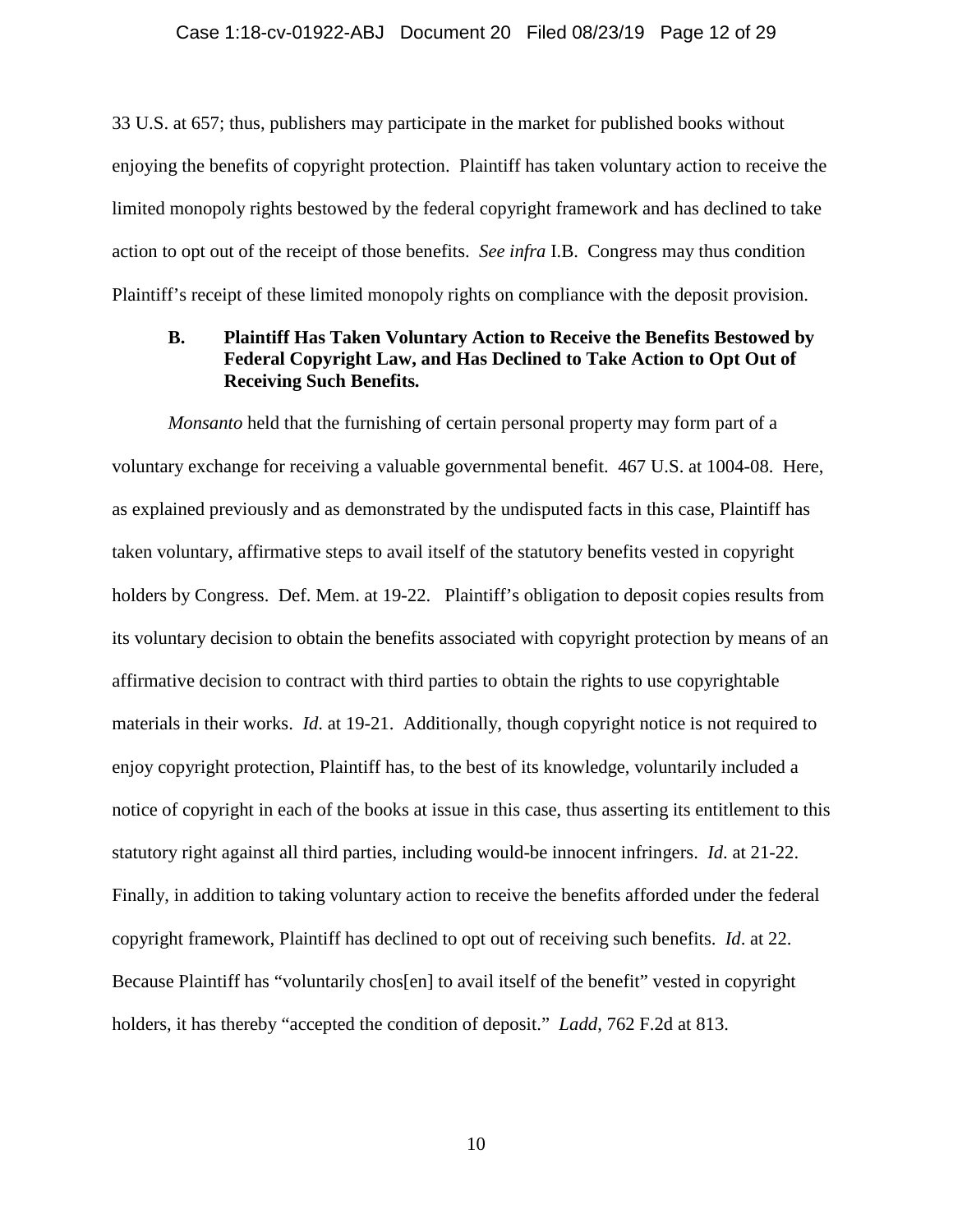# **1. Plaintiff Has Taken Affirmative Steps to Avail Itself of the Benefits of the Federal Copyright Framework.**

Plaintiff's contentions that it has not taken such voluntary action, Pl. Opp. at 17-22, are not convincing. Initially, it is incorrect that Plaintiff has done nothing more than "follow[] the law." *Id*. at 22. Nothing in copyright law required Plaintiff to acquire the ownership of copyright in editorial enhancements to public-domain works by entering into agreements with third parties. *See* Def. Mem. at 20-21. And the mere fact that some of these third parties might have provided their editorial enhancements without entering into a "formal written agreement" with Plaintiff, Pl. Opp. at 5, is beside the point.<sup>[4](#page-12-0)</sup> To the extent that Plaintiff alleges that it "frequently does not own the copyright in the material it publishes because the material was written by other individuals," *id.*, Plaintiff would not be the proper subject of the deposit request and would thus lack standing to challenge the requirement's application. *See* 17 U.S.C. § 407(a) (deposit requirement applies to "the owner of copyright or of the exclusive right of publication in a work published in the United States"). However, despite the fact that the Copyright Office expressly informed Plaintiff that Section 407 "obligates the owner of copyright or of the exclusive right of publication/distribution in the work to make the required deposit" and stated

<span id="page-12-0"></span><sup>&</sup>lt;sup>4</sup> A *formal* written agreement is not a prerequisite to establish a contractual understanding between parties. *See, e.g.*, 1 *Corbin on Contracts* § 1.5, at 18 (rev. ed. 2018) (distinction between formal and informal contracts "is only rarely noted and is of not of great importance"); 1 Samuel Williston, *A Treatise on the Law of Contracts* § 3.2, at 259 (4th ed. 2007) (explaining that a "binding mutual understanding or so-called 'meeting of the minds' . . . sufficient to establish a contract requires no formality or express language regarding every detail of the proposed agreement") (footnote omitted). Additionally, in circumstances where a copyright owner may have licensed Plaintiff to publish its work rather than transferred copyright ownership, *see* Joint Stipulations of Fact, ECF No. 17-3, ¶ 25 ("JSF"), such a license need not even be in writing. *See Atkins v. Fischer*, 331 F.3d 988, 991 (D.C. Cir. 2003) (recognizing that under the Copyright Act, a "nonexclusive license may be granted orally or arise from the conduct of the parties" because the requirement of a written agreement does not apply to such licenses). However, as explained in the text, Plaintiff has failed to identify any work as to which it is not asserting copyright ownership.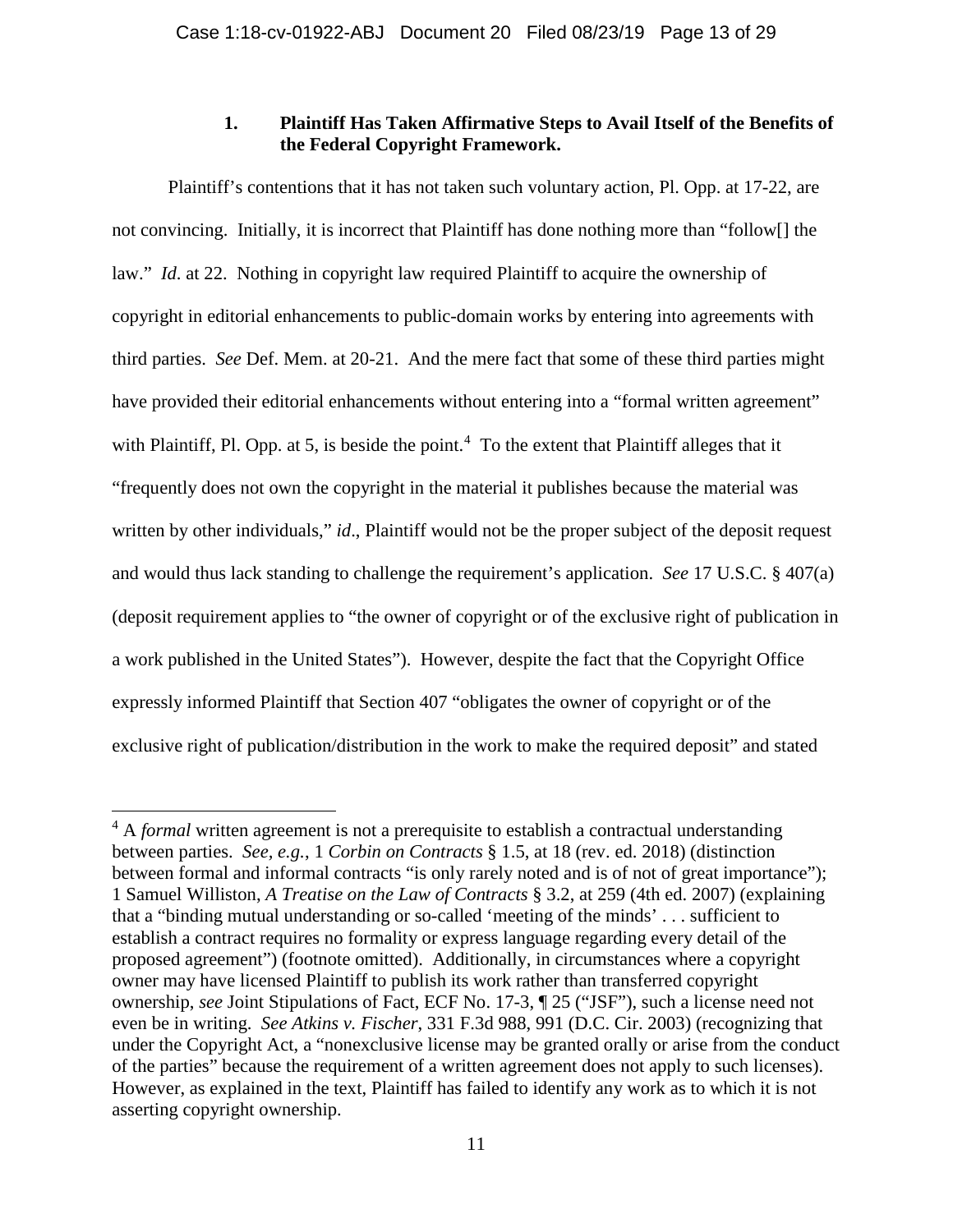### Case 1:18-cv-01922-ABJ Document 20 Filed 08/23/19 Page 14 of 29

that "[i]f you are not the owner of copyright or of the exclusive right of publication/distribution, please notify [the Office] immediately," JSF, Exs. B & F, at 1, Plaintiff has never indicated that it lacked ownership rights in any of the copyrightable material at issue here.

As discussed above, *see supra* I.A, Plaintiff has benefitted from the statutory copyright framework as a result of its decision to include notices of copyright in each of the books at issue in this case. Copyright law neither required Plaintiff to include such notices in each of these books, nor to include express reservations of rights in a number of them, *see* JSF ¶ 29. Instead, Plaintiff elected to do so. This voluntary step is important because, as explained by Congress, providing copyright notice serves several purposes, including "inform[ing] the public as to whether a particular work is copyrighted," and identifying the copyright owner and showing the date of publication. H.R. Rep. No. 94-1476, at 143; *see also Gaiman v. McFarlane*, 360 F.3d 644, 653 (7th Cir. 2004) (explaining that "[t]he function of copyright notice is to warn off copiers") (citing authority). Also, a copyright owner that includes copyright notices in its works can defeat a defense in an infringement action based on allegedly innocent infringement in mitigation of damages. 17 U.S.C. § 401(d).

Plaintiff's attempts to minimize the importance of this voluntary step are not persuasive. It now contends that despite including of copyright notices in its works, it has no present "intention of suing anyone" for infringing its copyrights, but instead included these notices only because it "thinks making true statements about the law is important." Pl. Opp. at 5. But intentions can and do change, and nothing precludes Plaintiff from changing its mind about filing suit against a copyright infringer after registering its copyright. Moreover, copyright law does not afford any relevance to the subjective motivation underlying a copyright owner's inclusion of notice in a work, but only to the inclusion itself. The elements of valid notice do not include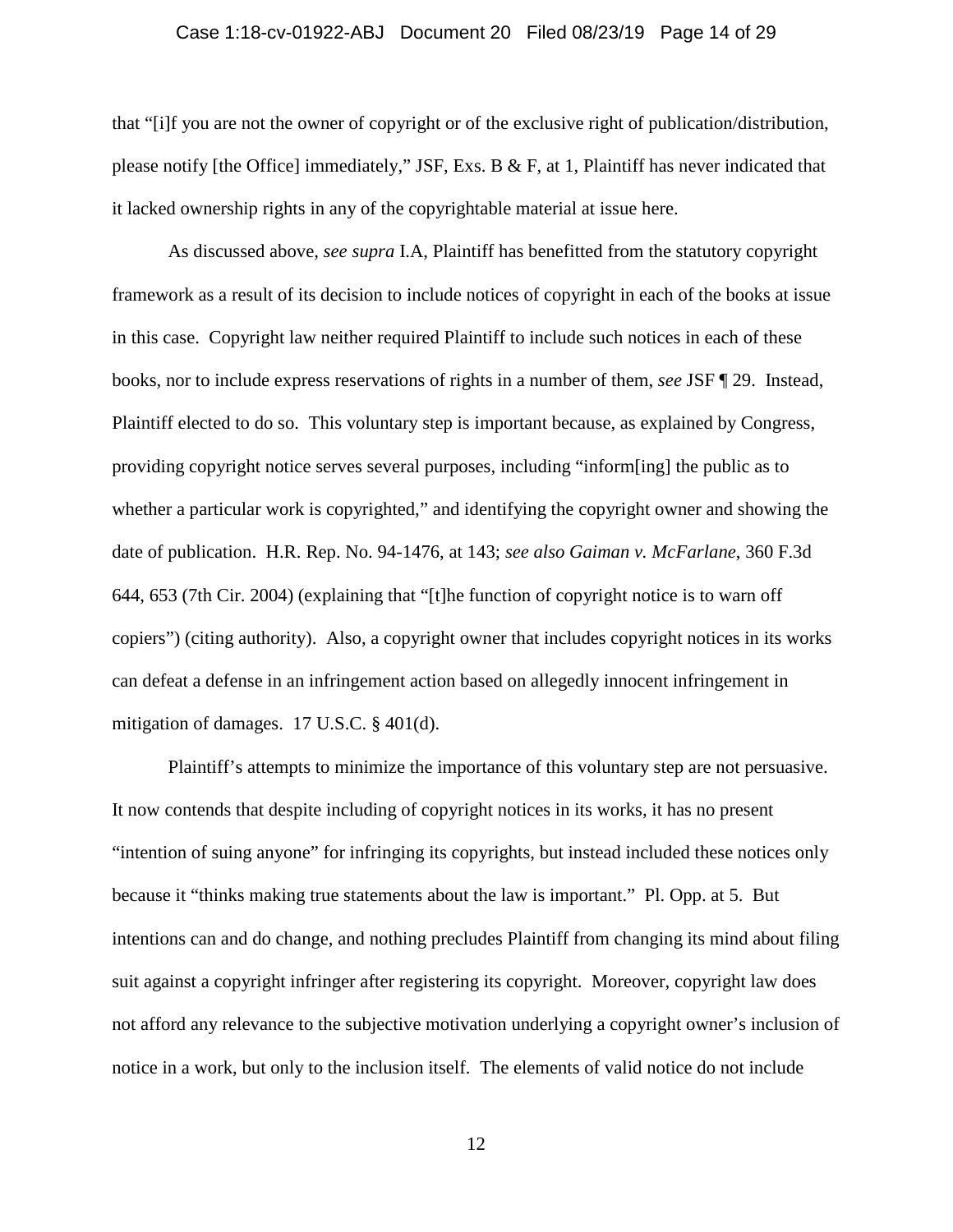### Case 1:18-cv-01922-ABJ Document 20 Filed 08/23/19 Page 15 of 29

subjective intentions. *See* 17 U.S.C. § 401(b). Plaintiff voluntarily chose to include copyright notices in each of the works at issue in this case, and the result of that voluntary choice was that the public was informed as to whether these works were copyrighted, potential infringers were thereby deterred, and no innocent-infringement defense is available to any such infringers. Plaintiff thus benefitted from this action; its purported subjective motivation for undertaking it is irrelevant.<sup>[5](#page-14-0)</sup> Moreover, as discussed below, if Plaintiff now wishes to forfeit its copyright protection, and thus cease to be subject to the deposit requirement, it can do so. Plaintiff's determination instead to proceed with this litigation in an effort to retain copyright protection without being subject to the deposit requirement highlights that Plaintiff is not being forced into the copyright scheme against its will.

Nor does Plaintiff succeed in its attempts to analogize this case to *Horne*. Pl. Opp. at 22- 24. *Horne*'s conclusion that "[t]he taking here cannot reasonably be characterized as part of a . . . voluntary exchange" as in *Monsanto* depended on its determination that the raisin growers could only opt out of participation in the Agricultural Marketing Agreement program by declining to participate in the raisin market altogether. *See* 135 S. Ct. at 2430 ("According to the Government, if raisin growers don't like it, they can plant different crops, or sell their raisin-

<span id="page-14-0"></span><sup>&</sup>lt;sup>5</sup> For similar reasons, Plaintiff's purported subjective motivation for including copyright notices does not "introduce<sup>[]</sup> new First Amendment" issues. Pl. Opp. at 22. Contrary to Plaintiff's characterization, the deposit provision is neither a "punishment" nor a "sanction," *id*.; rather, it is a condition on the grant of a valuable government benefit. Plaintiff thus misplaces its reliance on *Florida Star v. B.J.F.*, 491 U.S. 524 (1989), which involved a constitutional challenge to a state criminal law (*viz*., one that criminalized publishing the name of the victim of a sexual offense). *See id*. at 526. Additionally, because none of the works at issue in this case were considered to constitute copyrightable material because of formatting or layout decisions, the potential copyrightability of such decisions are not at issue in this case. *See* Pl. Opp. at 4-5 & n.2; U.S. Copyright Office, *Compendium of U.S. Copyright Office Practices* (3d ed. 2017) ("*Compendium*"), § 313.3(E) ("The general layout or format of a book, a page, a slide presentation, a website, a webpage, a poster, a form, or the like, is not copyrightable because it is a template of expression."), https://www.copyright.gov/comp3.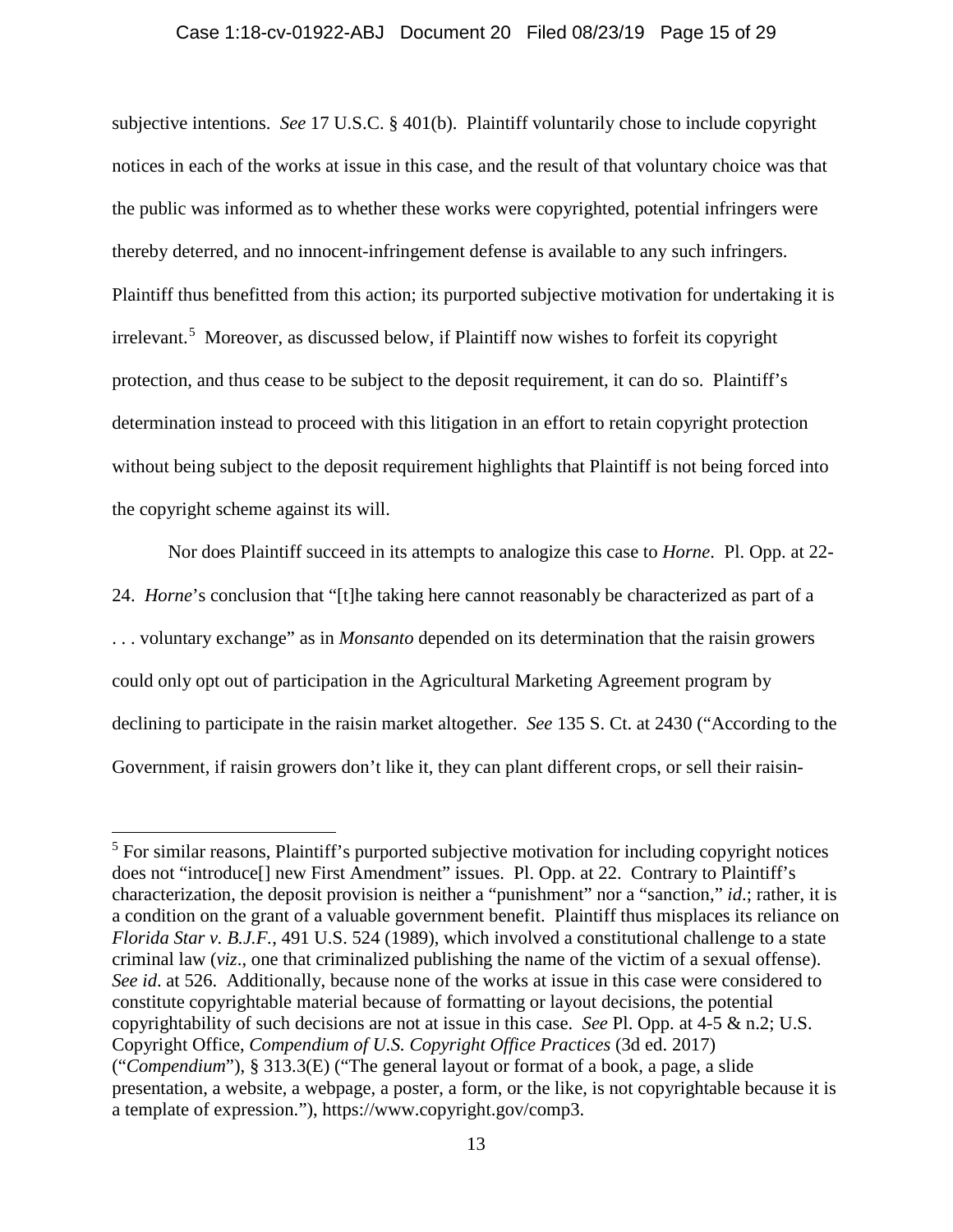### Case 1:18-cv-01922-ABJ Document 20 Filed 08/23/19 Page 16 of 29

variety grapes as table grapes or for use in juice or wine.") (citation and internal punctuation omitted). Because the raisin growers' only available option to decline to participate in the program was to cease being a raisin grower, the Supreme Court concluded that participation was not voluntary. By contrast, here, if Plaintiff were to choose not to avail itself of copyright protection by abandoning copyright protection in its works, it would not cease being a book publisher. The copyright status of Plaintiff's books has no effect on its ability to publish those books, but only on its ability to exclude others from copying them. Thus, unlike in *Horne*, Plaintiff is not faced with the dilemma of either participating in a program or declining to continue in the market of publishing and selling books.

### **2. Plaintiff Has Declined to Opt Out of Participation in the Statutory Copyright Framework.**

In addition to taking voluntary action to receive the benefits provided under the federal copyright framework, Plaintiff has declined to opt out of receiving such benefits. Def. Mem. at 22. In response, Plaintiff argues that there is no reason to believe that (1) the deposit provision would cease to apply if it abandoned statutory copyright protection, or (2) declining to opt out of the receipt of a statutory benefit is tantamount to the receipt of a benefit. Pl. Opp. at 18-21. Neither argument has merit.

First, abandonment of copyright is a recognized principle in both case law and leading copyright treatises. *See Micro Star v. Formgen Inc*., 154 F.3d 1107, 1114 (9th Cir. 1998) (explaining that it is "well settled that rights gained under the Copyright Act may be abandoned" by means of "some overt act indicating an intention to abandon that right") (citation omitted); 4 Melville B. Nimmer & David Nimmer, *Nimmer on Copyright* § 13.09 (2019) (analyzing cases discussing abandonment through overt acts manifesting "an intent by the copyright proprietor to surrender rights in his work"). And it is no more relevant that abandonment is not expressly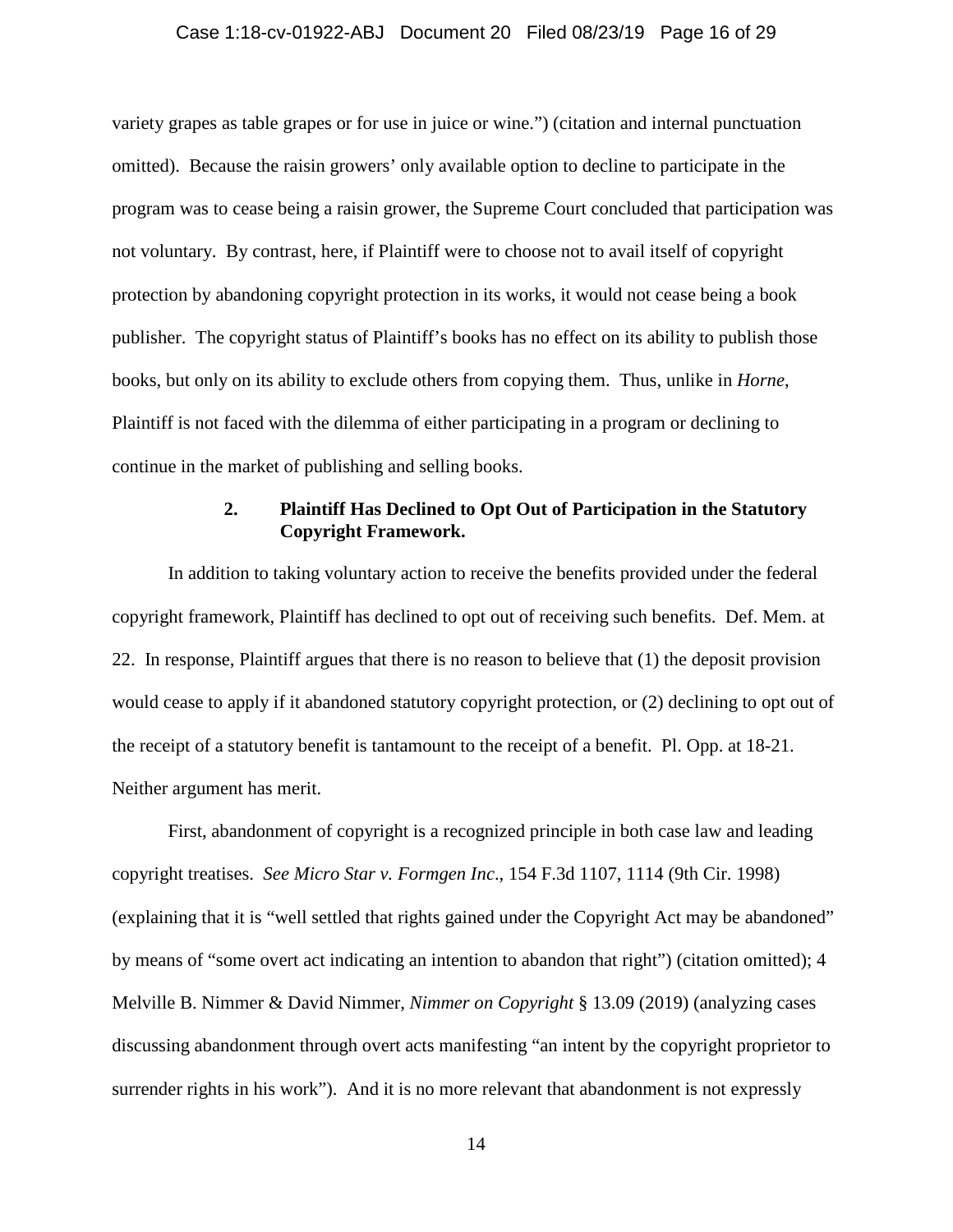#### Case 1:18-cv-01922-ABJ Document 20 Filed 08/23/19 Page 17 of 29

codified by statute than it is that other recognized doctrines such as waiver, estoppel, or laches are creations of equity rather than codification. Moreover, Defendants have expressly stated that the Copyright Office would withdraw its demand for deposit if Plaintiff recorded a notice of abandonment with the Office (or informed the Office that it is otherwise not the owner of copyright or the exclusive right of publication and thus not subject to Section 407). Def. Mem. at 22. Plaintiff is thus mistaken that it is "impossible" for Plaintiff "to retroactively abandon its copyright in any of its books for purposes of mandatory deposit," or that it is presently unaware of any existing mechanism that would allow it to abandon its copyrights. Pl. Opp. at 18. It is also immaterial that the Office has explained that it will record a document by a publisher stating that it is abandoning copyright protection without offering its opinion as to the general legal effect of the document, *see id.* at 18-19.<sup>[6](#page-16-0)</sup> The Office will withdraw its demand for deposit if such a document is recorded. That action is the only one that is legally relevant here.

Consequently, Plaintiff incorrectly contends that it would "be a tremendous administrative burden" to notify the Copyright Office that it is abandoning its copyright (or that it is otherwise not the owner of copyright or the exclusive right of publication) and to file a notice of abandonment for recordation. *Id*. at 19 n.6. Plaintiff can record a blanket notice of abandonment for multiple works in a single form, at which point the Office will no longer treat it as the "owner of copyright" for purposes of Section 407. *See Compendium* § 2311 (contemplating one notice for multiple works). The process of filing a notice of abandonment is

l

<span id="page-16-0"></span><sup>&</sup>lt;sup>6</sup> This explanation is consistent with the Office's general practice with respect to all recorded documents. *See* 37 C.F.R. § 201.4(g) ("Effect of recordation. The fact that the Office has recorded a document [pertaining to a copyright] is not a determination by the Office of the document's validity or legal effect."); *see also* U.S. Copyright Office, Circular 12: Recordation of Transfers and Other Documents 7 (Sept. 2016) ("The Copyright Office does not attempt to judge the legal sufficiency or to interpret the content of any document submitted for recordation."), https://www.copyright.gov/circs/circ12.pdf.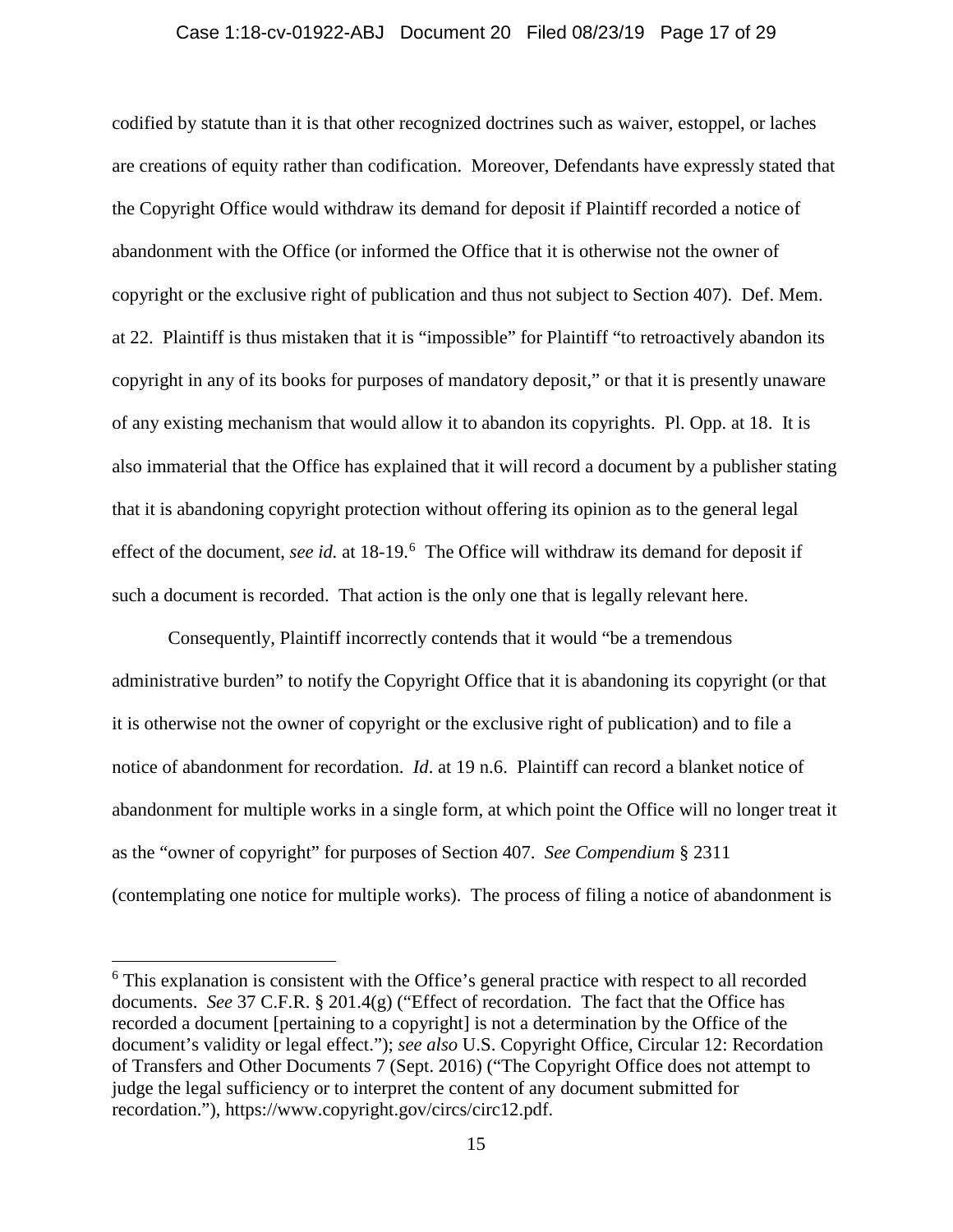#### Case 1:18-cv-01922-ABJ Document 20 Filed 08/23/19 Page 18 of 29

not difficult. Notices of abandonment can be very short as long as they sufficiently identify the rights in question being relinquished and who is relinquishing them. *See id*. (notice of abandonment must "identify the claim" being abandoned, as well as the "full name of the party who signed the document" and what rights they are giving up). Recording a notice of abandonment with the Office stating that the copyright owner "withdraws and abandons his Copyright Registration" has been held sufficient for a court to hold abandonment has taken place, and, in any event, would be considered sufficient by Defendants to eliminate obligation to comply with the deposit provision. *See J2f Prods., Inc. v. Sarrow*, No. 09-cv-7000-JST, 2011 WL 13185746, at  $*4$  (C.D. Cal. Jan. 12, 2011) (crediting notice of abandonment filed with Copyright Office).

Furthermore, as explained above, the deposit provision does not apply to Plaintiff to the extent that it is not the copyright owner (or possessor of the exclusive right of publication) of any particular work. *See supra* I.B. The remedy for Plaintiff in that event would be to identify for the Office which works it is not the copyright owner, and the Office will withdraw its demand for any such works. To date, however, Plaintiff has not done so.

Moreover, Plaintiff incorrectly suggests that it will be required to "persuade every person" who provides supplemental materials added to books it publishers "to enter into formal agreements abandoning their copyright." Pl. Opp. at 19 n.6. Plaintiff is under no legal obligation to inform the copyright owner of such materials, or the copyright owner of a book that it obtains a license to publish, whether that owner is subject to the deposit requirement. In the former scenario, if the third party contributed only separate copyrighted elements (such as an introduction or footnotes) to a public-domain work, then that third party is not the copyright owner of the public-domain work, but only of those separate copyrighted elements. Though the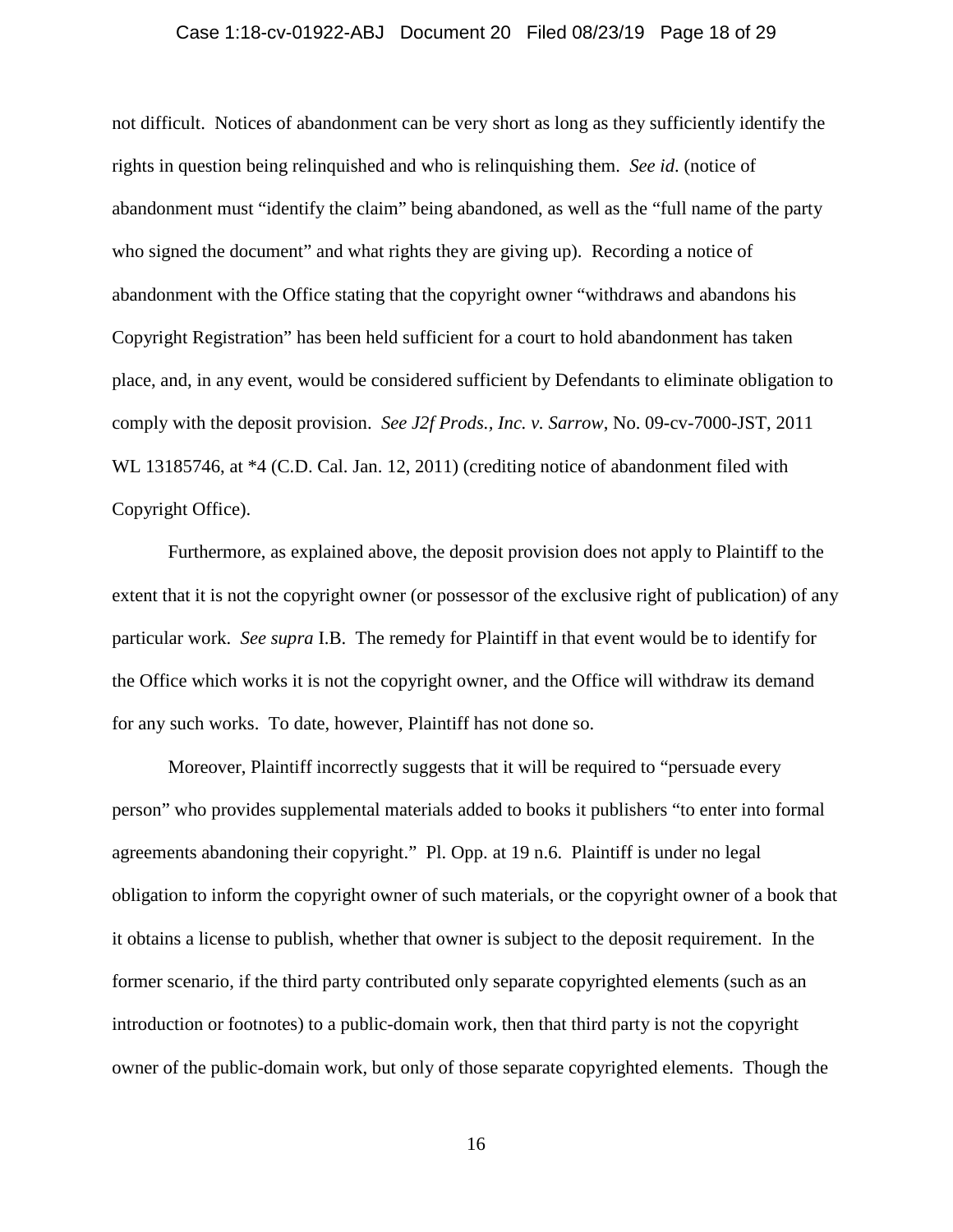### Case 1:18-cv-01922-ABJ Document 20 Filed 08/23/19 Page 19 of 29

deposit provision would technically apply to the third party as the owner of these elements, the only published "best edition" eligible for deposit would likely be the book published by Plaintiff, given that the Copyright Office can only demand versions of a work as sold in the market, and Plaintiff does not represent that these elements are sold independently of the book that they accompany.<sup>[7](#page-18-0)</sup> Thus, the only obligation of the third party upon demand would be to provide a copy of the book published by Plaintiff. In the latter scenario, the deposit provision applies to the copyright owner of the book. In both cases, however, for purposes of alleviating the deposit obligation, the copyright owner could abandon his or her rights by filing a notice of abandonment of his or her copyright for recordation by the Copyright Office.

Second, Defendants have explained that Congress may place conditions on the grant of a valuable government benefit, and if an entity (such as Plaintiff) takes voluntary action to receive that benefit and declines to take affirmative steps to opt out of receiving it, then it must comply with the conditions in exchange for receiving the benefit. Def. Mem. at 19-22, 24. Thus, Plaintiff mischaracterizes Defendants' explanation regarding how Plaintiff has voluntarily availed itself of the benefits of statutory copyright protection, Pl. Opp. at 19-21, as Defendants

 $\overline{a}$ 

<span id="page-18-0"></span> $<sup>7</sup>$  This case does not appear to involve the issue of "joint works," which are works "prepared by</sup> two or more authors with the intention that their contributions be merged into inseparable or interdependent parts of a unitary whole." 17 U.S.C. § 101. The supplemental material such as introductions in Plaintiff's books was written separately from (and after) the underlying book text, and no record evidence suggests that the authors of the books and of the supplementary material agreed for their contributions to merge into a unitary whole. Plaintiff attests that to the best of its knowledge, contributors of supplementary materials such as introductions or footnotes "still own whatever copyright they ha[ve] in those materials." Decl. of James Jenkins ¶ 7, ECF No. 18-3. The fact that Plaintiff utilizes separate copyright notices for itself and the author of supplementary materials underscores this lack of intent to merge into a joint work. *See, e.g.*, Carl Grosse, *Horrid Mysteries* (Valancourt Books ed. 2016) (containing separate copyright notices for Valancourt Books and for author of introduction) (attached as Ex. 1); *see also Compendium* § 505.2 (a work "containing separate copyright notices for the authors' respective contributions to the work" conflicts with requirements for joint authorship and makes such an arrangement "implausible").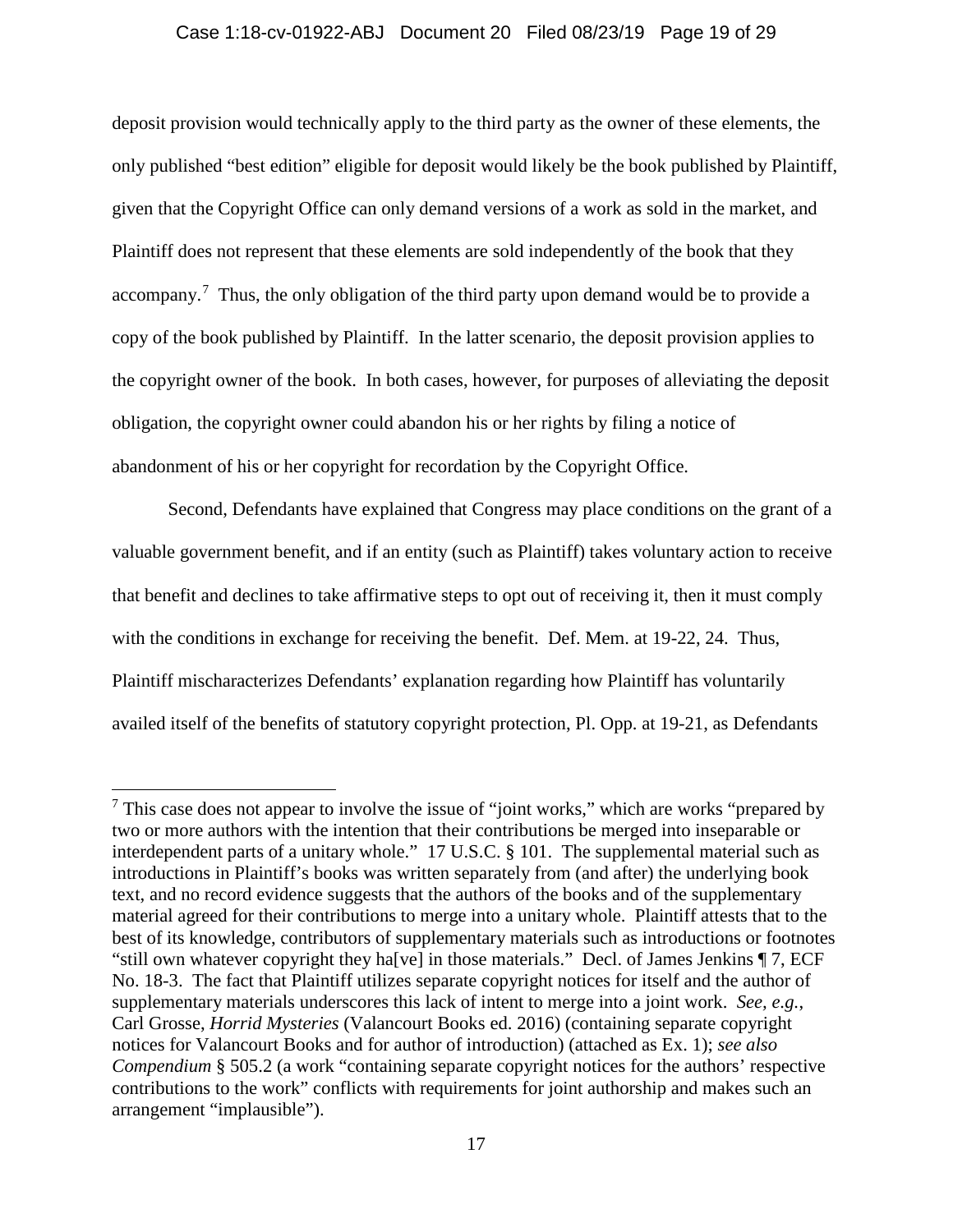### Case 1:18-cv-01922-ABJ Document 20 Filed 08/23/19 Page 20 of 29

did not assert that merely failing to actively divest oneself of the receipt of a benefit is tantamount to opting into its receipt.

### **II. The Deposit Requirement Is Consistent With the First Amendment.**

**A. The Deposit Requirement Does Not Place an Unconstitutional Restriction on Speech.** 

# **1. The Deposit Requirement Does Not Implicate Any First Amendment Concerns.**

The First Congress, which included a deposit requirement in the first federal copyright law enacted in 1790, obviously saw no First Amendment problem with such a provision. Nor did the Supreme Court, which upheld that provision as a constitutional condition of copyright protection. *See Wheaton*, 33 U.S. at 663-64. For largely the reasons outlined above—because Plaintiff has voluntarily sought the benefits bestowed under copyright protection, and because the deposit requirement is a reasonable condition placed on that statutory benefit to which Plaintiff has no constitutional entitlement—the requirement raises no First Amendment concerns. *See Ladd*, 762 F.2d at 815 (holding that because "[t]he first amendment does not protect the right to copyright," "a condition placed on copyright protection does not implicate first amendment rights"); *see also Authors League of Am., Inc. v. Ass'n of Am. Publishers*, 619 F. Supp. 798 (S.D.N.Y. 1985), *aff'd sub nom. Authors League of Am., Inc. v. Oman*, 790 F.2d 220 (2d Cir. 1986).

Plaintiff advances two First Amendment theories, both mistaken. First, Plaintiff urges that the deposit requirement is not, in fact, a condition on copyright protection, but is instead a condition on publication. That theory is incorrect for the reasons stated above; Plaintiff can publish books as it sees fit but abandon copyright protection and thus escape the deposit requirement.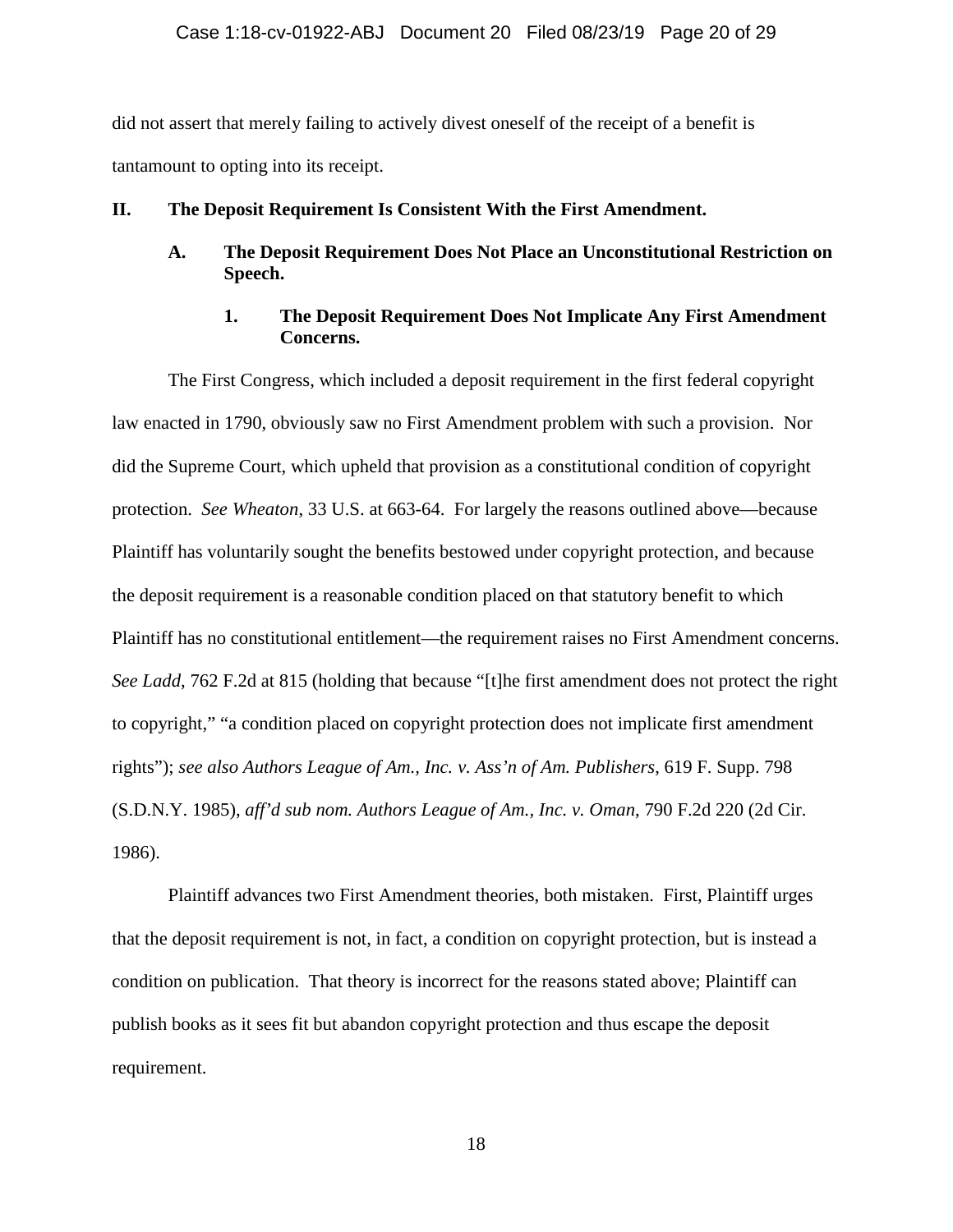# Case 1:18-cv-01922-ABJ Document 20 Filed 08/23/19 Page 21 of 29

Second, Plaintiff argues that the deposit requirement violates the unconstitutional conditions doctrine. But that doctrine applies when the government conditions the availability of a benefit on the acceptance of a restriction on First Amendment rights. Thus, if copyright protection were unavailable for people who criticized the government, or for people who refused to advocate particular positions, the doctrine would be implicated. But here, the condition itself—deposit of a copy of a published work—does not impede First Amendment rights; rather, Plaintiff's contention is that any costly requirement would be unconstitutional because of the circumstances in which it is imposed. Plaintiff's unconstitutional conditions argument thus adds nothing to the mistaken contention that the deposit requirement is premised on First Amendment activity (publication) rather than just being a cost associated with a government benefit (copyright protection).

Moreover, neither the deposit provision nor the Office's enforcement policy has any more than an incidental effect on speech. Here, as in *Authors League*, the sole "impact" of the statutory condition on copyright protection "is not . . . on the right to freely distribute and receive literary works, but only on the right to freely distribute and receive works that enjoy full copyright protection." 790 F.2d at 222. In *Authors League*, "since free importation [wa]s allowed to any author who agree[d] to forego United States' copyright protection, the clause place[d] no burden on the exercise of [First Amendment] rights." *Id*. Similarly, here, because the deposit provision does not apply to any publisher that agrees to forego copyright protection for its works, the provision does not burden the exercise of First Amendment rights. Indeed, Plaintiff has failed to demonstrate that either the deposit provision or the Office's enforcement policy has actually chilled any protected speech. Thus, the deposit provision does not constitute a speech restriction and does not infringe the First Amendment.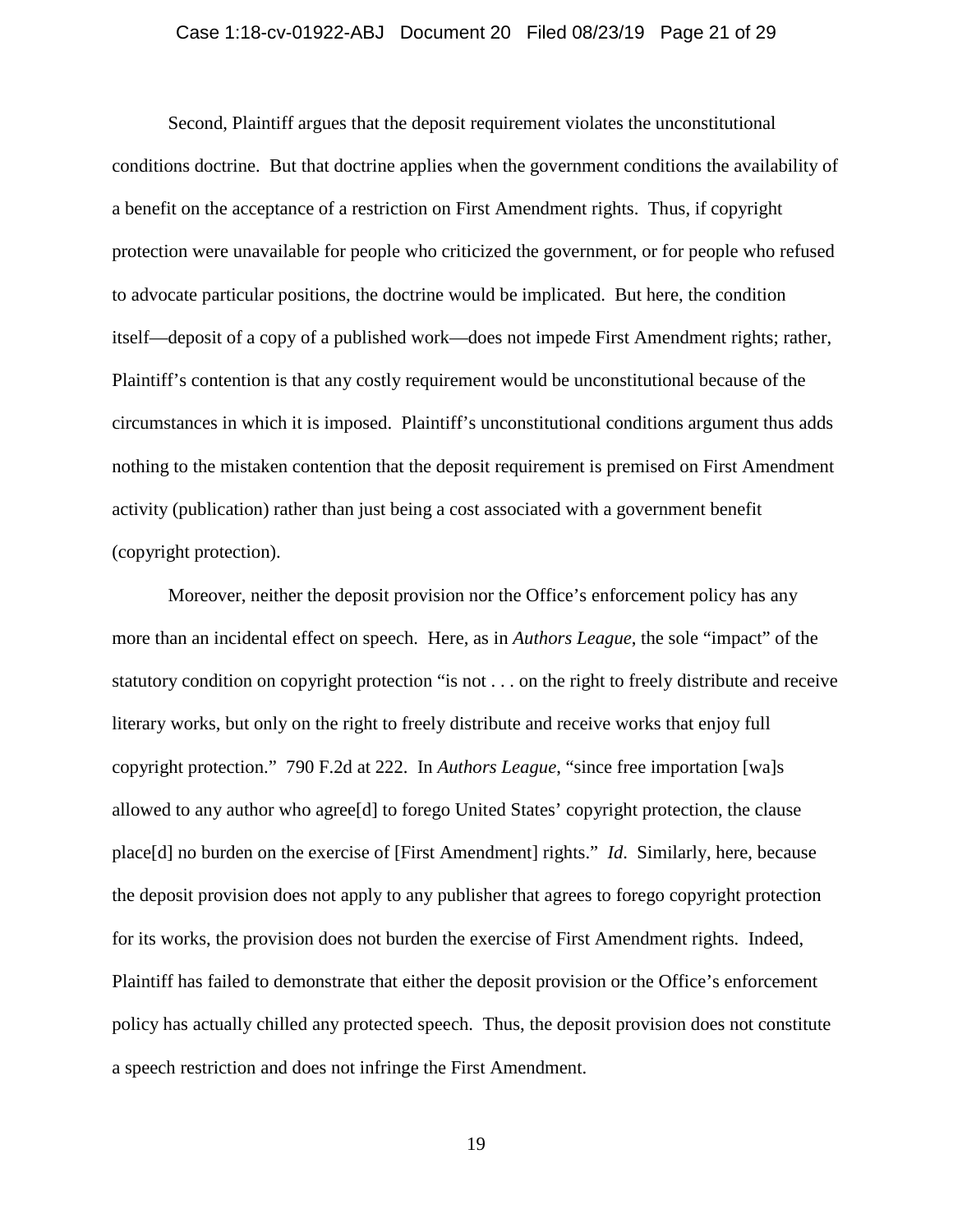### **2. In the Alternative, the Deposit Requirement Satisfies Intermediate Scrutiny as Applied to Plaintiff.**

The deposit requirement does not implicate any First Amendment concerns. In any event, even if the Court were to apply heightened constitutional means-end scrutiny here, the requirement would pass constitutional muster. The statute contains no viewpoint- or contentbased distinction, and thus, even if heightened scrutiny were appropriate, at most, intermediate scrutiny would apply. Def. Mem. at 30 (citing authority). The deposit provision satisfies intermediate scrutiny because it "advances important governmental interests unrelated to the suppression of free speech and does not burden substantially more speech than necessary to further those interests." *BellSouth Corp. v. FCC*, 144 F.3d 58, 69-70 (D.C. Cir. 1998) (citation omitted). The important governmental interest here is incentivizing "contributions of desirable books" to a national library, and "sustain[ing] a national library for the public use is necessary and proper," *Ladd*, 762 F.2d at 812, to the "promot[ion of] the Progress of Science and useful Arts." U.S. Const. art. 1, § 8, cl. 8. The deposit provision also does not burden any speech, much less substantially more speech than necessary to further the government's important interest. The provision closes off no channels for the communication of information, and a publisher that believes it would be excessively burdensome to honor a demand to comply with the provision can request a grant of special relief from the Copyright Office. Publishers often request such relief to allow them to submit an electronic copy of a work rather than a physical deposit, and in 2017 and 2018, the Copyright Office granted every special relief request it received. JSF  $\P$  59-60.<sup>[8](#page-21-0)</sup> Thus, even if intermediate scrutiny were applicable here—which it is not—the deposit provision would survive its application.

l

<span id="page-21-0"></span><sup>&</sup>lt;sup>8</sup> Had the present case not proceeded to litigation, it is likely that the Copyright Office would have suggested to Plaintiff the possibility of entering into a special relief agreement in the event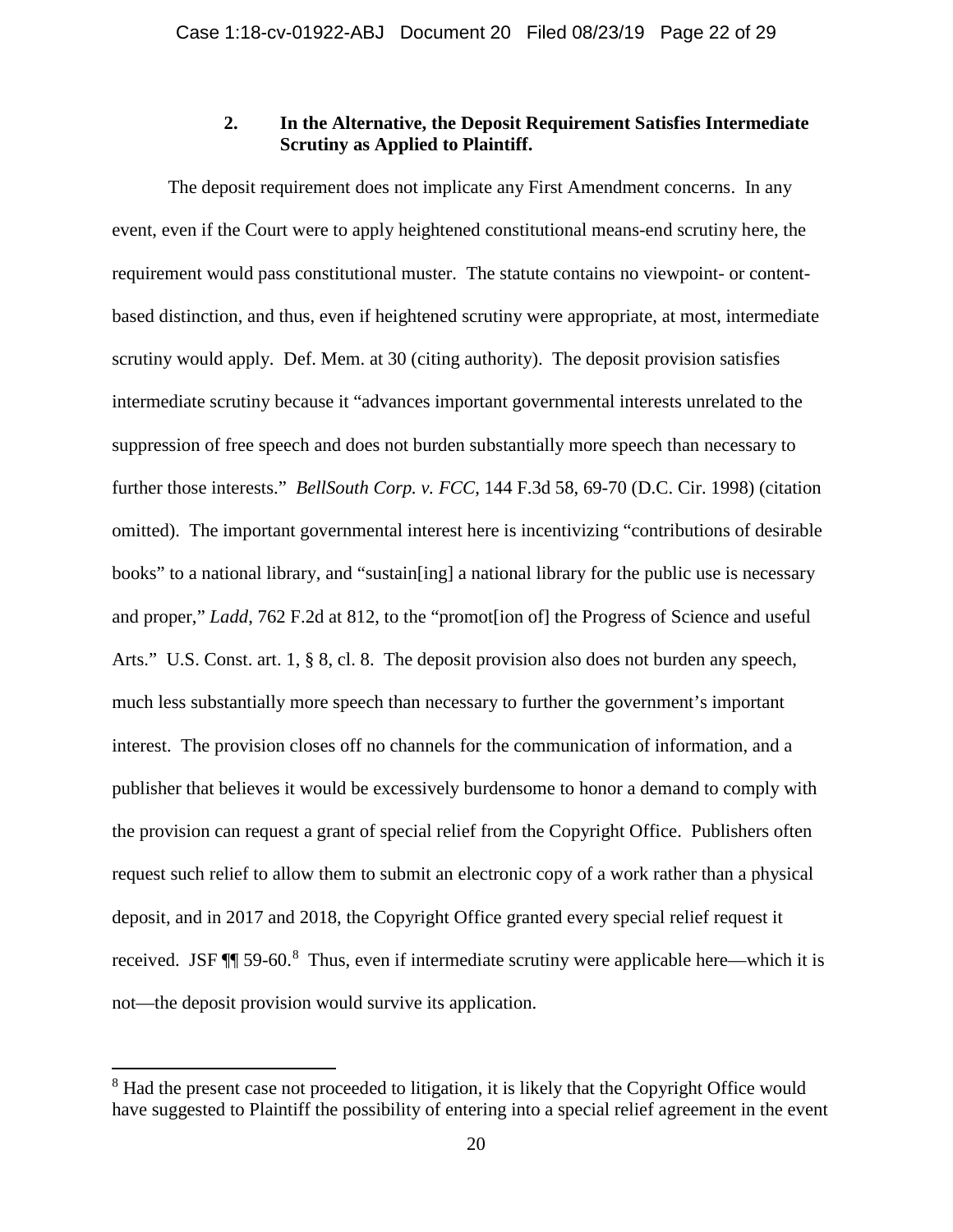#### Case 1:18-cv-01922-ABJ Document 20 Filed 08/23/19 Page 23 of 29

In response, Plaintiff suggests that the deposit requirement is content-based because, even though the statute is itself content-neutral, the "true purpose of the requirement is not to obtain . . . books," but to "enforce contributions of desirable books to the Library of Congress." Pl. Opp. at 27-28 (emphasis omitted). Such an argument does not challenge the statute itself, but rather seeks to challenge the government's enforcement policy, and thus could not be a basis for striking down the statute on its face (as the Complaint requests). As discussed above, the deposit requirement does not restrict anything that Plaintiff says in its publications, how those publications are designed, or how Plaintiff distributes those materials to the public. But even assuming that the requirement could be viewed as a government restriction on speech, the requirement is decidedly content-neutral on its face. *See* 17 U.S.C. § 407(a) (providing generally that "the owner of copyright or of the exclusive right of publication in a work published in the United States shall deposit" two copies of the best edition of the work). Plaintiff effectively concedes as much in making its overbreadth argument. *See infra* II.B. Plaintiff notes that by operation of the deposit provision, the Library of Congress receives a number of books that it does not deem useful for the growth of a national library, and that it therefore transfers or disposes of these books. Pl. Opp. at 31-32. This only further demonstrates that the deposit provision does not constitute a content-based restriction on speech.

 $\overline{a}$ 

that Plaintiff had expressed concerns regarding potential burdens from the Office's narrowed demand letter. Indeed, the Office and the Library have informed Plaintiff that they are willing to accept electronic copies of the books listed in this narrowed demand letter in lieu of physical copies. JSF ¶ 61. While it is correct this willingness was conveyed as a means of settling the present case, it was included in the Joint Stipulation of Facts as a statement of Defendants' present intent: they are willing to accept electronic versions of the books listed in the Library's demand letter in lieu of physical copies, regardless of whether Plaintiff were to dismiss its legal claims.And Plaintiff did not object to the inclusion of this statement in the parties' Joint Stipulations. Thus, Plaintiff errs in contending that Defendants' mention of this statement runs afoul of Fed. R. Evid. 408. Pl. Opp. at 7 n.3.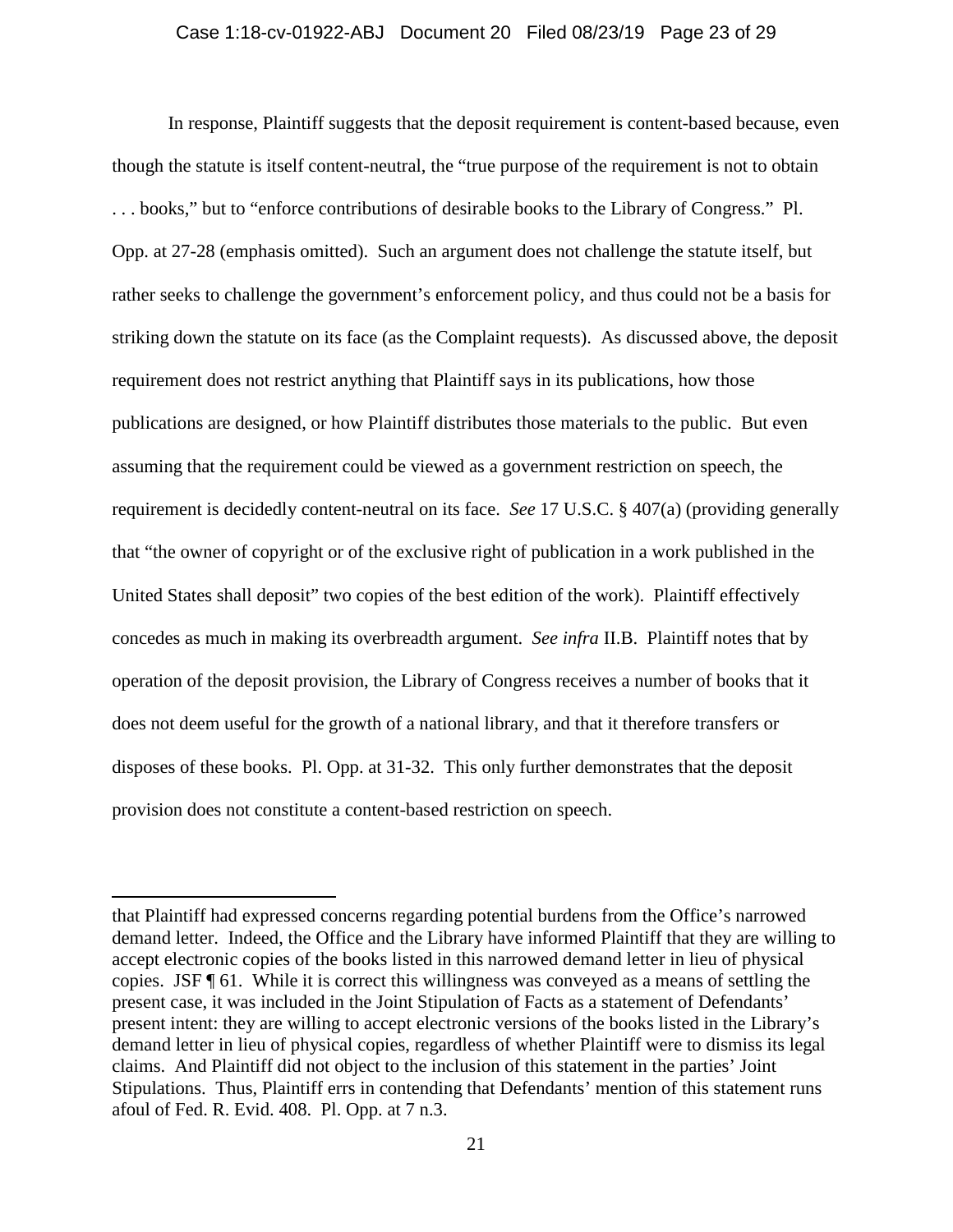# Case 1:18-cv-01922-ABJ Document 20 Filed 08/23/19 Page 24 of 29

The deposit provision is also "justified without reference to the content of the regulated speech," *Clark v. Cmty. for Creative Non-Violence*, 468 U.S. 288, 293 (1984), because the provision's purpose is to sustain a national library by incentivizing the contribution of published works. *See* Elizabeth K. Dunne, *Study No. 20: Deposit of Copyrighted Works* (1960), *reprinted in* Staff of S. Comm. on the Judiciary, *86th Cong., Copyright Law Revision: Studies Prepared for the Subcomm. on Patents, Trademarks, and Copyrights of the Comm. on the Judiciary* 34 ("[D]eposits of copyrighted works serve two purposes: (1) To identify the work for the purpose of copyright registration, and (2) to provide copies of works for the Library of Congress.");[9](#page-23-0) *see also Golan v. Holder*, 565 U.S. 302, 326 (2012) ("Evidence from the founding . . . suggests that inducing *dissemination*—as opposed to creation—was viewed as an appropriate means to promote science" under the Copyright Clause). That purpose has nothing to do with content, and the deposit provision applies to copyrighted books regardless of their message or viewpoint.

Plaintiff's argument effectively concedes that the requirement is content-neutral on its face, but instead suggests that the Office's discretionary enforcement of the deposit provision in a manner designed to suit the needs of the national library, and balance the burden on publishers, turns a concededly content-neutral statute into an unconstitutional one. Plaintiff's argument thus boils down to an assertion that the statute can be constitutional only if the government enforces it against everyone, does not enforce it against anyone, or enforces it "at random." Pl. Opp. at 28. That conclusion has no grounding in First Amendment doctrine or common sense.

As Plaintiff concedes, "[t]he vice of content-based legislation" is "that it lends itself to use" for "invidious, thought-control purposes." Pl. Opp. at 30 (quoting *Reed v. Town of Gilbert*, 135 S. Ct. 2218, 2229 (2015)). Creating a national library of notable public works does not

l

<span id="page-23-0"></span><sup>&</sup>lt;sup>9</sup> https://www.copyright.gov/history/studies/study20.pdf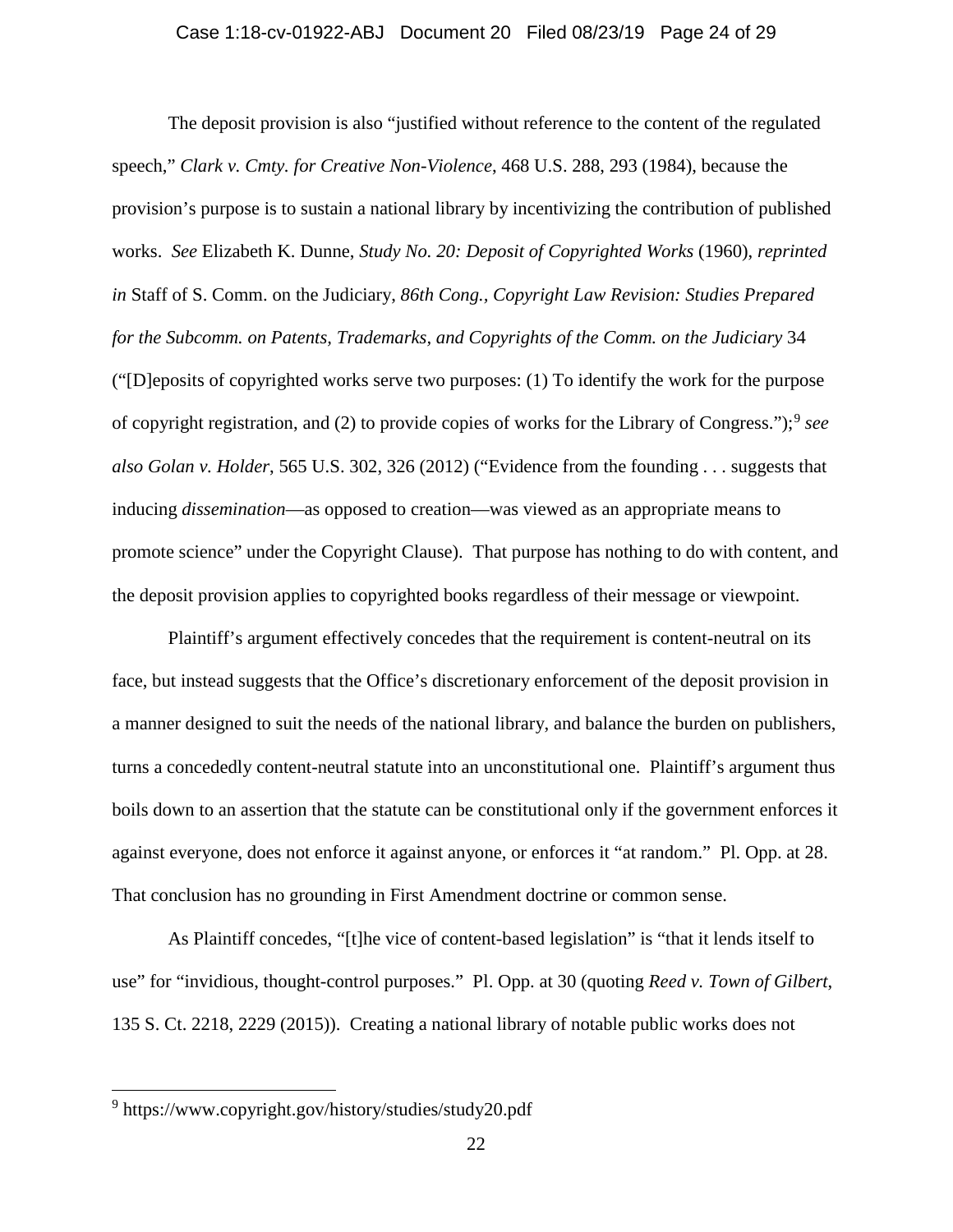#### Case 1:18-cv-01922-ABJ Document 20 Filed 08/23/19 Page 25 of 29

create that potential in the same way as restrictions on speech. To the contrary, as the Supreme Court has made clear: "To fulfill their traditional missions, public libraries must have broad discretion to decide what material to provide to their patrons." *United States v. Am. Library Ass'n*, 539 U.S. 194, 204 (2003) (plurality opinion). *American Library Association* concluded that in utilizing this discretion, a public library may choose to include in its collection certain categories of books (*e.g.*, those regarded as having literary merit) that it deems of particular value and exclude other books (*e.g.*, pornography or books lacking literary merit) without running afoul of the First Amendment. *Id*. at 208.

In obtaining materials for the Library of Congress—the largest public library in the world—the Copyright Office, following the Library's Collections Policy Statement, *see* JSF ¶ 52, is vested with broad discretion to make policy judgments regarding the enforcement of the provision. Utilizing that discretion, it is both reasonable and permissible for the Copyright Office to exercise the same kind of judgment in focusing its enforcement discretion of the provision on books that it deems to be of the highest importance. Indeed, it would be irrational to make such decisions without such considerations in light of space constraints.<sup>10</sup>

At its core, Plaintiff's argument is that the deposit requirement is objectionable because it is allegedly not being enforced against *more* entities. *See* Pl. Opp. at 29 (objecting that the deposit provision is not currently being enforced to require deposits of "books that lack[] literary merit or [are] pornographic"). But "the First Amendment imposes no freestanding

l

<span id="page-24-0"></span><sup>&</sup>lt;sup>10</sup> Of course, the broad discretion afforded to the Library and the Office would not allow for invidious viewpoint discrimination. *See Bd. of Educ., Island Trees Union Free Sch. Dist. No. 26 v. Pico*, 457 U.S. 853, 870 (1982) (although local school board "rightly possess[ed] significant discretion to determine the content of [its] school libraries," its discretion could "not be exercised in a narrowly partisan or political manner"). However, Plaintiff does not (and cannot) assert that any such discrimination is at issue here.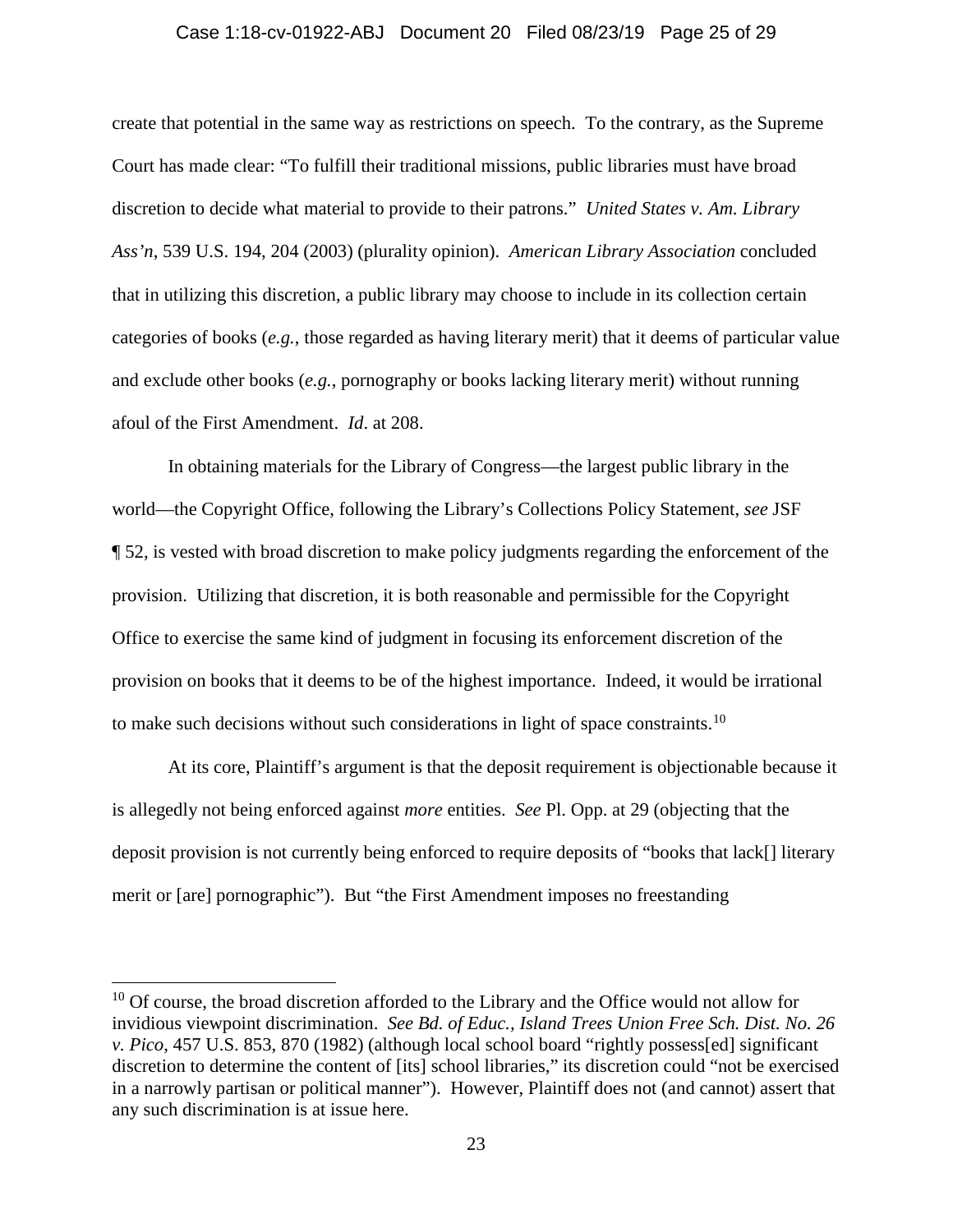'underinclusiveness limitation.'" *Williams-Yulee v. Fla. Bar*, 135 S. Ct. 1656, 1668 (2015) (quoting *R.A.V. v. City of St. Paul*, 505 U.S. 377, 387 (1992)).<sup>[11](#page-25-0)</sup> And as noted, this concern is directly contrary to Plaintiff's argument that the deposit requirement is unconstitutional because it allegedly requires too many entities to deposit works with the Library. *See infra* II.B. The purpose of the provision is to sustain a national library, and it is permissible to enforce the provision based on the very justification underlying the statute itself. *Cf*. *Williams-Yulee*, 135 S. Ct. at 1668 (upholding solicitation ban "aim[ed] squarely at the conduct most likely to undermine public confidence in the integrity of the judiciary: personal requests for money by judges and judicial candidates").<sup>[12](#page-25-1)</sup> Just as, in the context of restrictions on speech, the government has latitude to draw distinctions based on the factors that render speech proscribable,

<span id="page-25-0"></span><sup>&</sup>lt;sup>11</sup> It is true that an underinclusive law can sometimes be deemed impermissible if it "raise[s] doubts about whether the government is in fact pursuing the interest it invokes, rather than disfavoring a particular speaker or viewpoint." *Williams-Yulee*, 135 S. Ct. at 1668 (citation omitted). And where strict scrutiny is appropriate, underinclusiveness can "reveal that a law does not actually advance a compelling interest." *Id*. (citation omitted). But here, Plaintiff does not contend—nor could it—that in enforcing the deposit provision, the Office is disfavoring particular speakers or viewpoints rather than "pursuing the interest it invokes;" moreover, strict scrutiny does not apply here.

<span id="page-25-1"></span><sup>&</sup>lt;sup>12</sup> Analogously, in situations "[w]hen the basis for the content discrimination consists entirely of the very reason the entire class of speech at issue is proscribable, no significant danger of idea or viewpoint discrimination exists." *R.A.V.*, 505 U.S. at 388. "Such a reason," the Court stated, "having been adjudged neutral enough to support exclusion of the entire class of speech from First Amendment protection, is also neutral enough to form the basis of distinction within the class." *Id*.; *accord Virginia v. Black*, 538 U.S. 343, 361-63 (2003). Similarly, here, the very basis for the regulation of copyrighted published works by means of the deposit provision is to support a national library; thus, the Office may base its distinctions regarding enforcement of the provision within that broader class on that very reason by focusing enforcement on the missing books that it deems of particular importance to sustain a national library's collections. *See also Act Now to Stop War v. Dist. of Columbia*, 846 F.3d 391, 407 (D.C. Cir. 2017) (upholding law requiring event-related signs, but not other signs, to be removed within a prescribed time because "the event-related distinction in the District's regulation turns on the very non-speech feature of that activity that makes it proscribable in the first place"), *cert denied*, 138 S. Ct. 334 (2017).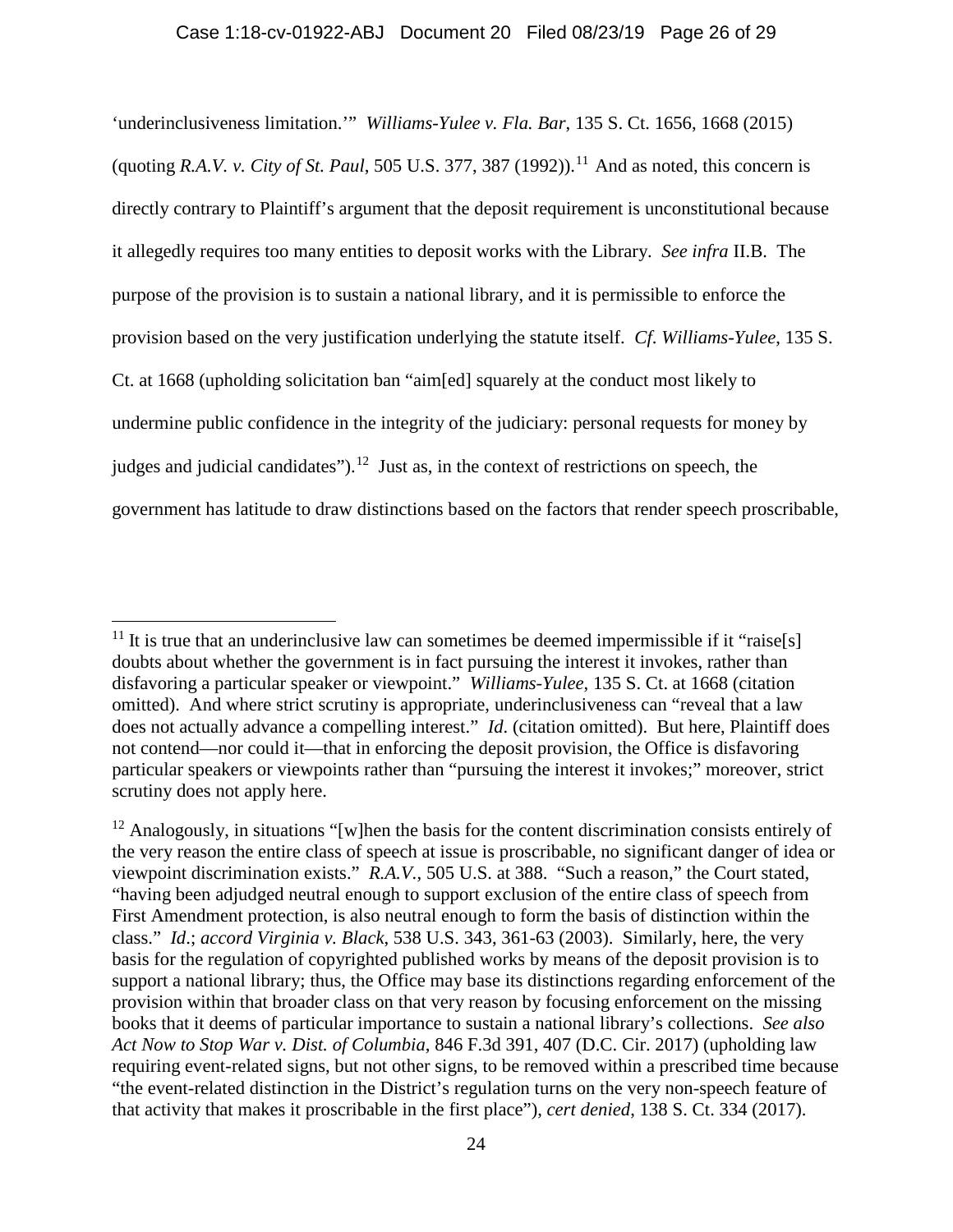#### Case 1:18-cv-01922-ABJ Document 20 Filed 08/23/19 Page 27 of 29

*R.A.V.*, 505 U.S. at 388, so too may the government draw distinctions in curating a library based on the considerations that make it important to have a library.

#### **B. The Deposit Requirement Is Not Substantially Overbroad.**

Finally, Plaintiff mistakenly invokes First Amendment overbreadth doctrine. Pl. Opp. at 30-36. That doctrine allows a party, in the very limited context of First Amendment litigation, to argue that a statute should be struck down not because it is unconstitutional as applied to that party, but because it "is so broad that it may inhibit the constitutionally protected speech of third parties." *N.Y. State Club Ass'n v. City of New York*, 487 U.S. 1, 11 (1988) (internal citations and punctuation omitted).

Plaintiff argues that the deposit provision is facially overbroad for three reasons: (1) it applies to all copyrightable works, though the Library of Congress transfers or disposes of a number of the books it receives via the deposit provision, (2) the provision applies to speakers who may purportedly wish to publish anonymously or to a narrow audience, and (3) it is possible that the Library could purchase or acquire books in an alternative manner if not for the provision's existence. Pl. Opp. at 31-36. None of these arguments states a meritorious First Amendment overbreadth claim.

Plaintiff's first and third overbreadth claims add little to its mistaken First Amendment claim as applied to its own circumstances. The overbreadth doctrine only "prohibits the Government from banning unprotected speech if a substantial amount of protected speech is prohibited or chilled in the process." *Ashcroft v. Free Speech Coal*., 535 U.S. 234, 255 (2002). But the deposit provision neither bans nor prohibits any speech; nor has Plaintiff shown that it has chilled any protected speech. *See supra* II.A.2. Plaintiff certainly cannot establish that any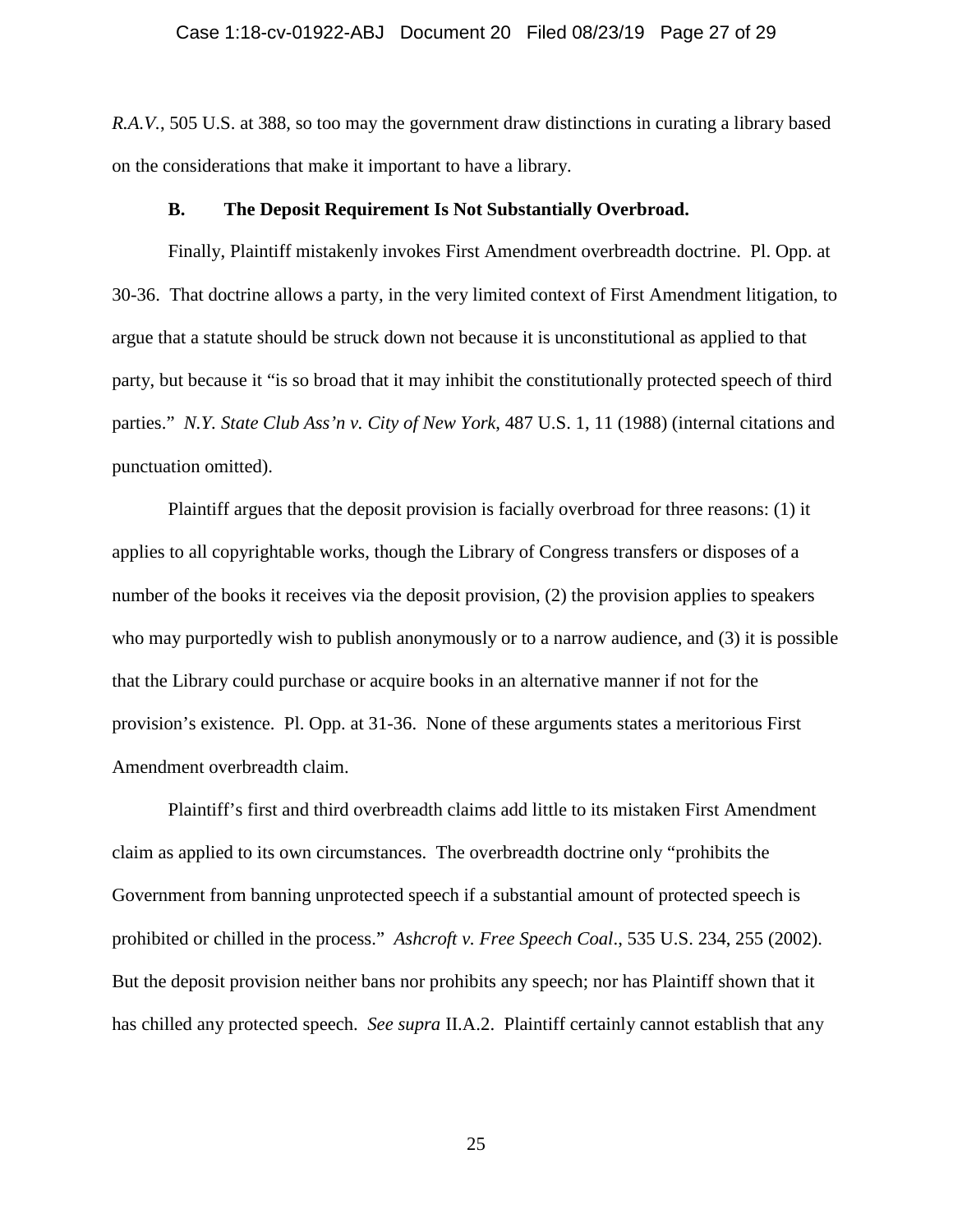#### Case 1:18-cv-01922-ABJ Document 20 Filed 08/23/19 Page 28 of 29

overbreadth is "not only . . . real, but substantial as well, judged in relation to the statute's plainly legitimate sweep." *Broadrick v. Oklahoma*, 413 U.S. 601, 615 (1973).

Plaintiff also challenges the deposit provision as applied to entities that may wish to publish anonymously or to a narrow audience. Pl. Opp. at 32-34. However, Plaintiff again fails to present any evidence that there is any "realistic danger that the statute itself will significantly compromise recognized First Amendment protections of [such] parties." *Members of City Council of the City of Los Angeles v. Taxpayers for Vincent*, 466 U.S. 789, 801 (1984). Other than pure speculation, Plaintiff points to no indication of a chilling effect on any party that wishes to publish anonymously or to a narrow audience, and has not done so because of the provision. The Office has no requirement that a deposit must be associated with a real name and even permits registration solely under a pseudonym without providing an author's legal name. *See* U.S. Copyright Office, *Pseudonyms* ("If you write under a pseudonym and do not want to have your identity revealed in the Copyright Office's records, give your pseudonym and identify it as such on your application. You can leave blank the space for the name of the author."), https://www.copyright.gov/fls/fl101.pdf; *see also* U.S. Copyright Office, Standard Application Help: Author ("How should you identify the author of an anonymous work? If the work is anonymous, check the box marked 'Anonymous.' Additionally, you may provide the author's name in the application, but it is not required."), https://www.copyright.gov/eco/helpauthor.html.

Finally, Plaintiff argues that the Library possesses viable alternative methods for obtaining books for its collection other than the deposit provision. Pl. Opp. at 34-35. Of course, this argument is equally true as to Plaintiff's own publications, and, for the reasons given above,